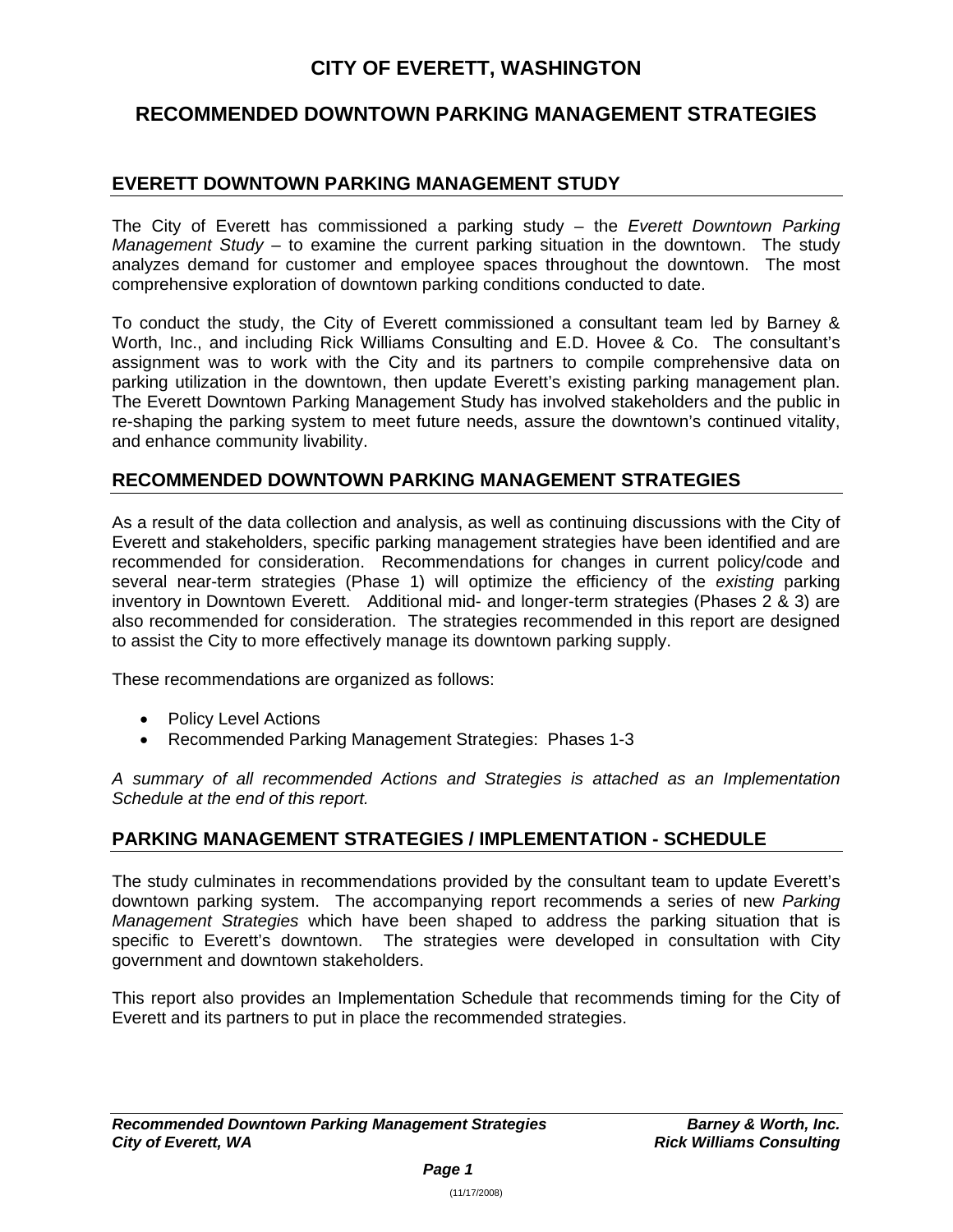## **A. POLICY LEVEL ACTIONS (Immediate Implementation)**

The following policy elements have been included to ensure the goals of the parking management plan can be achieved by incorporating parking system management into the City's development policy. Application of the "85 percent Rule" (parking occupancy standard) as the threshold for decision-making becomes the unifying monitoring device connecting these various policy elements. Formalizing the policy recommendations assures that the life of the parking management plan extends beyond the first round of strategy implementation. As such, it is recommended that the Policy Recommendations be adopted immediately by the City of Everett.

## **1. Assign the responsibilities of a "Parking Manager/Coordinator" for the City of Everett.**

## *Guiding Principle(s) Supported:*

- $\checkmark$  Centralize management of the public parking supply.
- $\checkmark$  Provide clear and strategic direction to assure that new development maintains/ improves overall access.

The complexity of parking and access will increase as Everett and its downtown grow through redevelopment and increased demand for access. A single person / position should be assigned to oversee and manage all aspects of the program associated with parking in the downtown districts. This person / position will also be responsible for transitioning strategies developed as a part of the 2007 study for downtown as demand for parking increases over time.

Ideally, this Parking Manager / Coordinator would staff a representative stakeholder group (see below) to routinely review overall parking activity in the downtown as well as by district. Information developed through periodic update of the parking inventory and occupancies (i.e. 85% Rule) would be used to evaluate "action triggers" and implement appropriate adopted strategies as necessary. The Parking Manager/Coordinator would also be charged with refining and shepherding the policy recommendations outlined in A. 3-6 below through the appropriate City processes. At the outset, the Parking Manager could be committed as a .50 FTE position, growing over time to 1.0 FTE as more downtown development occurs and action thresholds that are a part of this plan are exceeded.

The City "process" for approving this type of service addition should be completed immediately to facilitate near-term hiring or restructuring of an existing position. It is important that this position be filled by an individual who understands and is committed to the recommendations and policy framework set forth in this report.

## **2. Establish an advisory role for stakeholders to assist in parking program implementation and review.**

## *Guiding Principle(s) Supported:*

- $\checkmark$  Centralize management of the public parking supply.
- $\checkmark$  Assure that downtown stakeholders are involved in decisions about parking policy.
- $\checkmark$  Provide clear and strategic direction to new development in downtown to assure new development maintains/improves access to the downtown.
- $\checkmark$  The City's public information system should provide a clear and consistent message about auto parking to optimize utility and convenience for all users.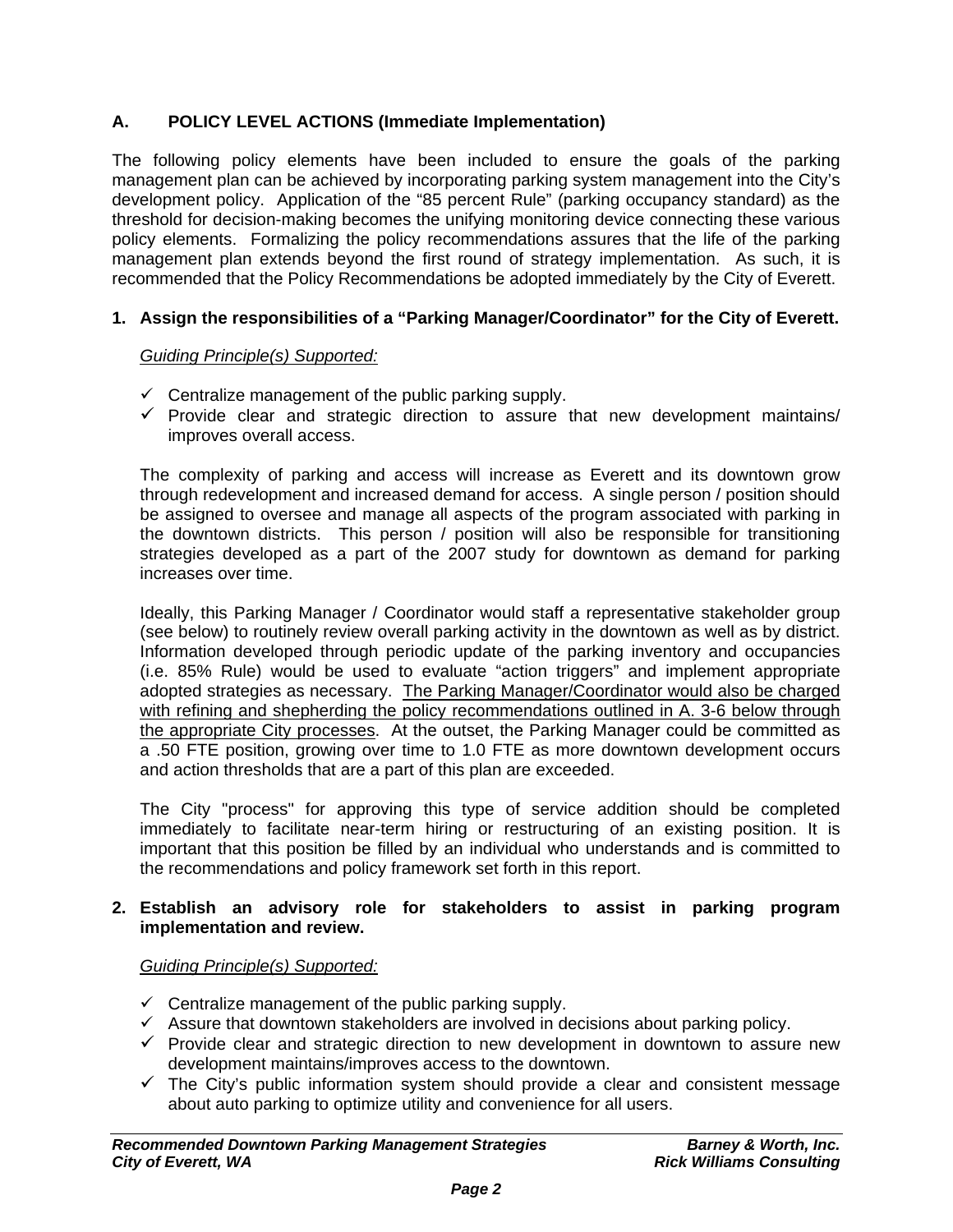The City should develop a process through which a representative cross-section of downtown interests *routinely* assist the Parking Manager/Coordinator in the review and ongoing implementation of the Parking Management Plan.

The stakeholder advisory process and a Parking Advisory Committee will: (a) assist the Parking Manager/Coordinator in the implementation of the parking management plan; (b) review parking issues over time; and (c) advise City Council on strategy implementation based on the Guiding Principles for parking management and use dynamics identified for each downtown district.

## **3. Adopt policies and code / rules to guide parking management.**

## **a. Codify** *Guiding Principles for Parking Management* **as elements of City Code.**

## *Guiding Principle(s) Supported:*

- $\checkmark$  Centralize management of the public parking supply.
- $\checkmark$  Provide clear and strategic direction to new development in downtown to assure new development maintains/improves access to the downtown.

The Guiding Principles provide a framework for managing parking and decision making in the downtown over time. "Codifying" the Guiding Principles by incorporating them into the Comprehensive Plan will serve to inform future management decision-making as well as development of future public facilities. Incorporating these principles into City Code and policy assures the intent and purpose for parking management, established through consensus in this study, is carried out over time.

## **b. Adopt the 85% Rule to facilitate/direct parking management strategies.**

## *Guiding Principle(s) Supported:*

- $\checkmark$  Manage the public parking supply using the 85% Rule to inform and guide decisionmaking.
- $\checkmark$  Reserve the most convenient parking spaces to support customer, client, vendor and visitor access to downtown.

The 85% Rule is a measure of parking utilization that acts as a benchmark against which parking management decisions are based. Within the parking industry, it is assumed that when an inventory of parking exceeds 85% occupancy in the peak hour, the supply becomes constrained and may not provide full and convenient access to its intended user. Once a supply of parking routinely exceeds 85% occupancy in the peak hour, the 85% Rule would require that parking management strategies be evaluated and/or implemented to bring peak hour occupancies to a level below 85% to assure intended uses are conveniently accommodated.

The 2007 parking inventory for Everett revealed that existing peak hour occupancies in the area between Colby/Oakes and Everett/Wall is at or exceeds 85% in the peak hour (on-street). This suggests a need to move forward with strategies identified in this report for this area in a timely way (see Phase 1 strategies, below). The 2007 study also revealed that other sectors of the downtown are generally operating at less than 85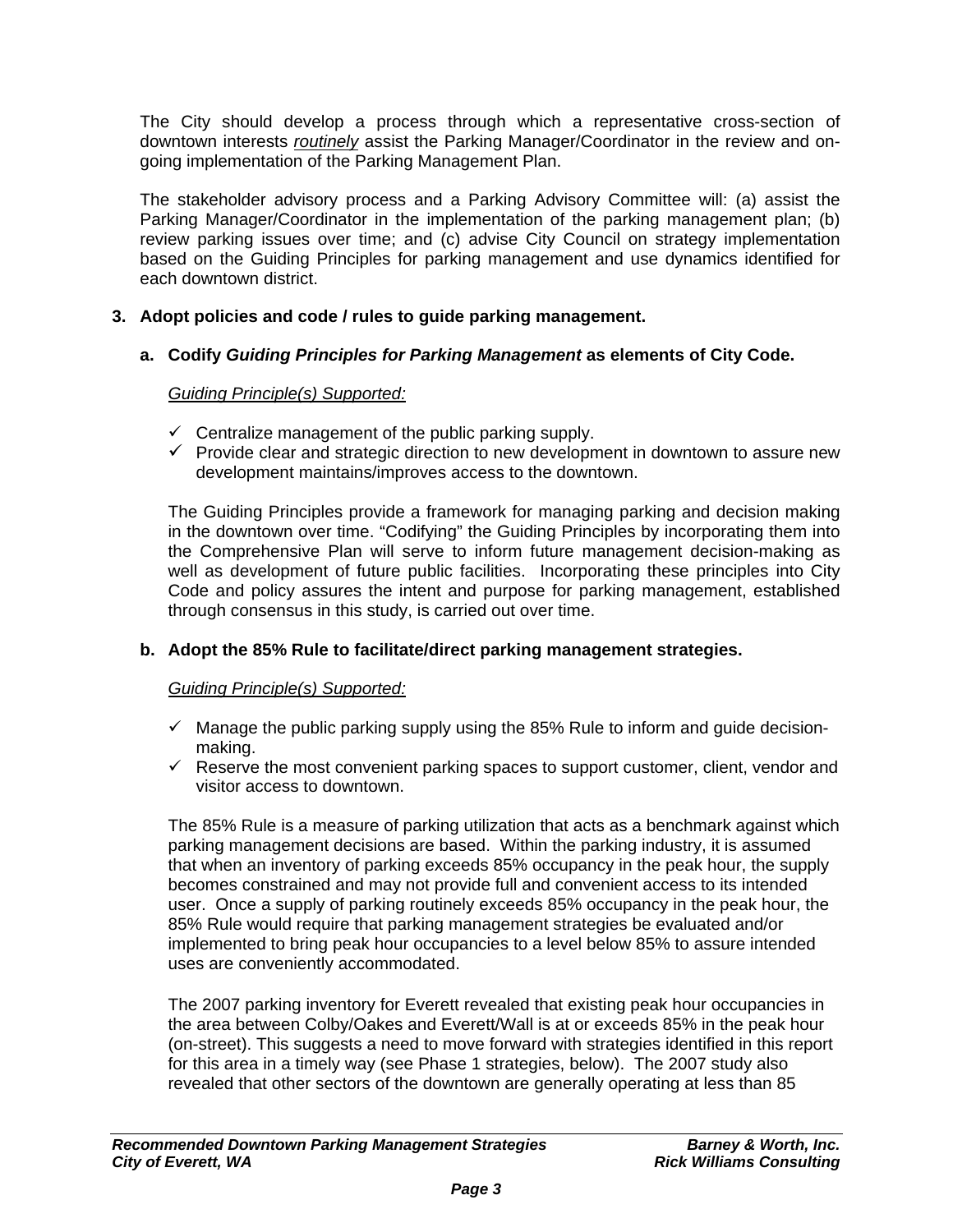percent at this time. Having the 85% Rule formalized in policy will assure that a process for evaluating and responding to future parking activity in these areas is in place.

**c. Clarify design guidelines to require a certain percentage of the ground level of a parking structure (particularly if it is free standing) to be in ground floor active uses.** 

## *Guiding Principle(s) Supported:*

- $\checkmark$  Provide a parking product that is of the highest quality to create a safe and positive customer experience with parking and the downtown.
- $\checkmark$  Provide clear and strategic direction to new development in downtown to assure new development maintains/improves access to the downtown.

It is likely that future expansion of the parking system will include off-street parking structures. As such, the provision of future supply should not only benefit new system capacity, but contribute to the urban form of downtown as well.

To this end, it is not clear that current downtown design standards specify a base standard for the amount of space at the ground level (in "active uses") that would be required for new parking garages. Ground floor active use standards are intended to reinforce the continuity of pedestrian-active ground-level building uses. The standards also help maintain a healthy urban area through the interrelationship of ground floor building occupancy and street level accessible public uses and activities. Active uses include but are not limited to: lobbies, retail, commercial, and office. Developing a base percentage requirement creates a consistent standard and appearance that assures future garages contribute to the pedestrian and streetscape environment.

It is recommended that the City consider the following for implementation within the study zone:

Amend parking garage requirements to require a certain percentage of the ground level of a parking structure (particularly if it is free standing) to be in ground floor active uses. This will assure that the garage creates and contributes to a more vibrant and commercially viable streetscape.

Also, establish a minimum requirement for ground floor windows in parking garages to:

- 1. Provide a pleasant, rich, and diverse pedestrian experience by connecting activities occurring within a structure to adjacent sidewalk areas;
- 2. Encourage continuity of retail and service uses;
- 3. Encourage surveillance opportunities by restricting fortress-like facades at street level; and
- 4. Avoid a monotonous pedestrian environment.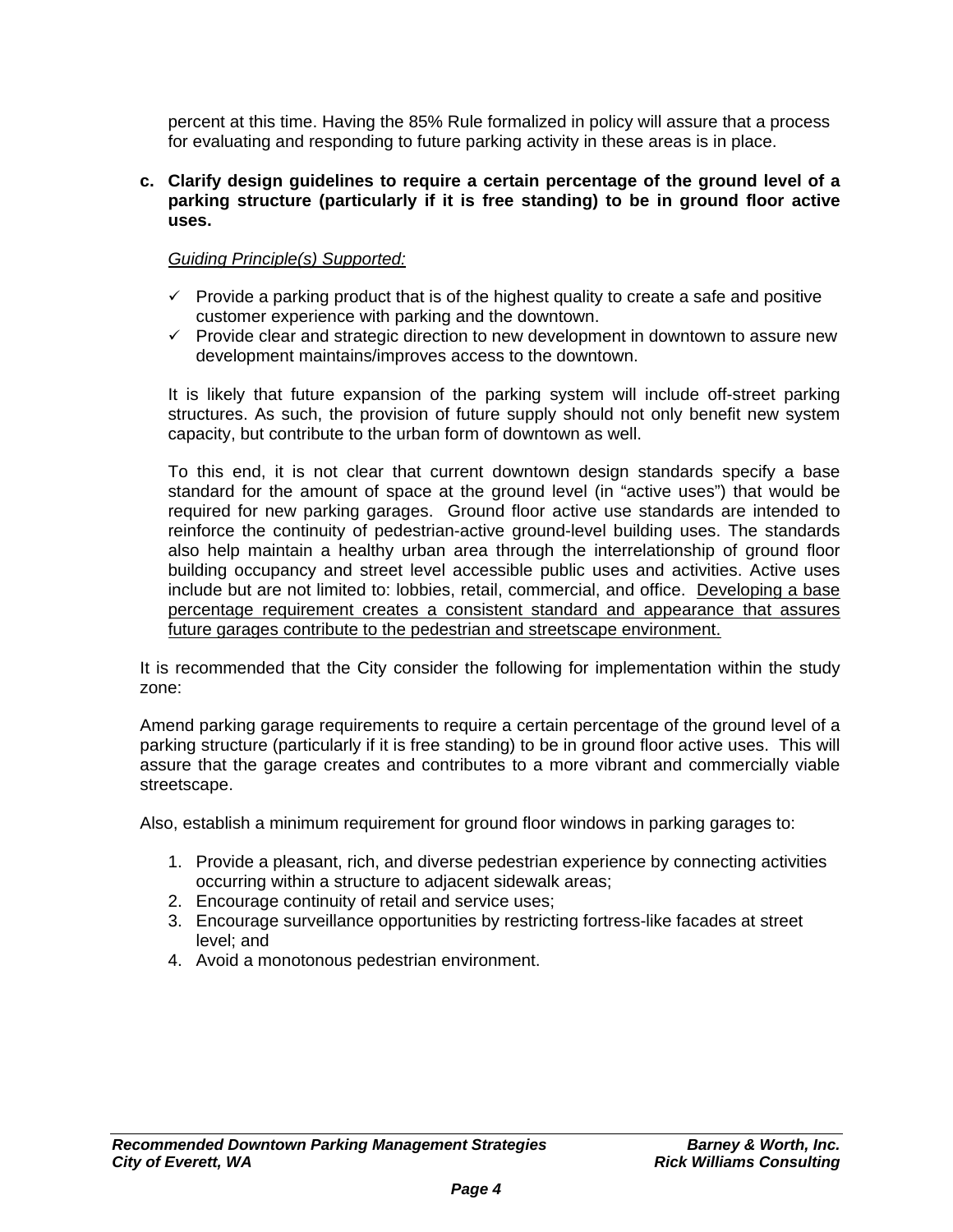**d. Clarify design guidelines for garage development to require the location of pedestrian elevators and stairwells that are oriented to "active use streets." This will facilitate users of parking facilities landing on streets designated for retail and active uses during pedestrian ingress and egress from parking structures.** 

## *Guiding Principle(s) Supported:*

- $\checkmark$  Provide a parking product that is of the highest quality to create a safe and positive customer experience with parking and the downtown.
- $\checkmark$  Provide clear and strategic direction to new development in downtown to assure new development maintains/improves access to the downtown.

City codes should require the developer of a parking structure to consider the location of pedestrian ingress and egress points from the perspective of their contribution to enhancing the pedestrian environment that surrounds the parking facility. Locating pedestrian elevator and stairwell plazas in a manner that drops people exiting garages onto streets intended for retail, entertainment and active commercial purposes allows a garage to be used as a generator of pedestrian activity in areas that would benefit by such activity. For this reason it is recommended that the City design code be strengthened to be more specific as to how pedestrian access points are designed and located within a project.

#### **4. Establish a Downtown Parking and Transportation Fund as a mechanism to direct revenues derived from parking into a dedicated fund.**

## *Guiding Principle(s) Supported:*

- $\checkmark$  Provide a "parking product" in the downtown that is of the highest quality to create a safe and positive customer experience with parking and the downtown.
- $\checkmark$  Dedicate all net downtown parking revenues for downtown enhancements, which include new parking, streetscape and other transportation improvements.
- $\checkmark$  Ensure downtown parking solutions are financially sustainable.

As the supply of parking becomes constrained over time, it will be important to direct funds into a specific account intended to support on-going transportation and access in the downtown. This can be done with existing and future parking-related revenue, or with net new revenues generated as a result of implementation of this plan. The Downtown Parking Fund should be dedicated to (not in priority order):

- a) Parking operations (on-street/off-street) and enforcement
- b) Garage maintenance
- c) Marketing and communications
- d) New supply
- e) Debt service for parking facilities
- f) Downtown streetscape improvements
- g) Transportation Demand Management programs

It is recommended that such a fund be established as soon as feasible to ensure that any net new revenues associated with plan implementation are captured within the fund.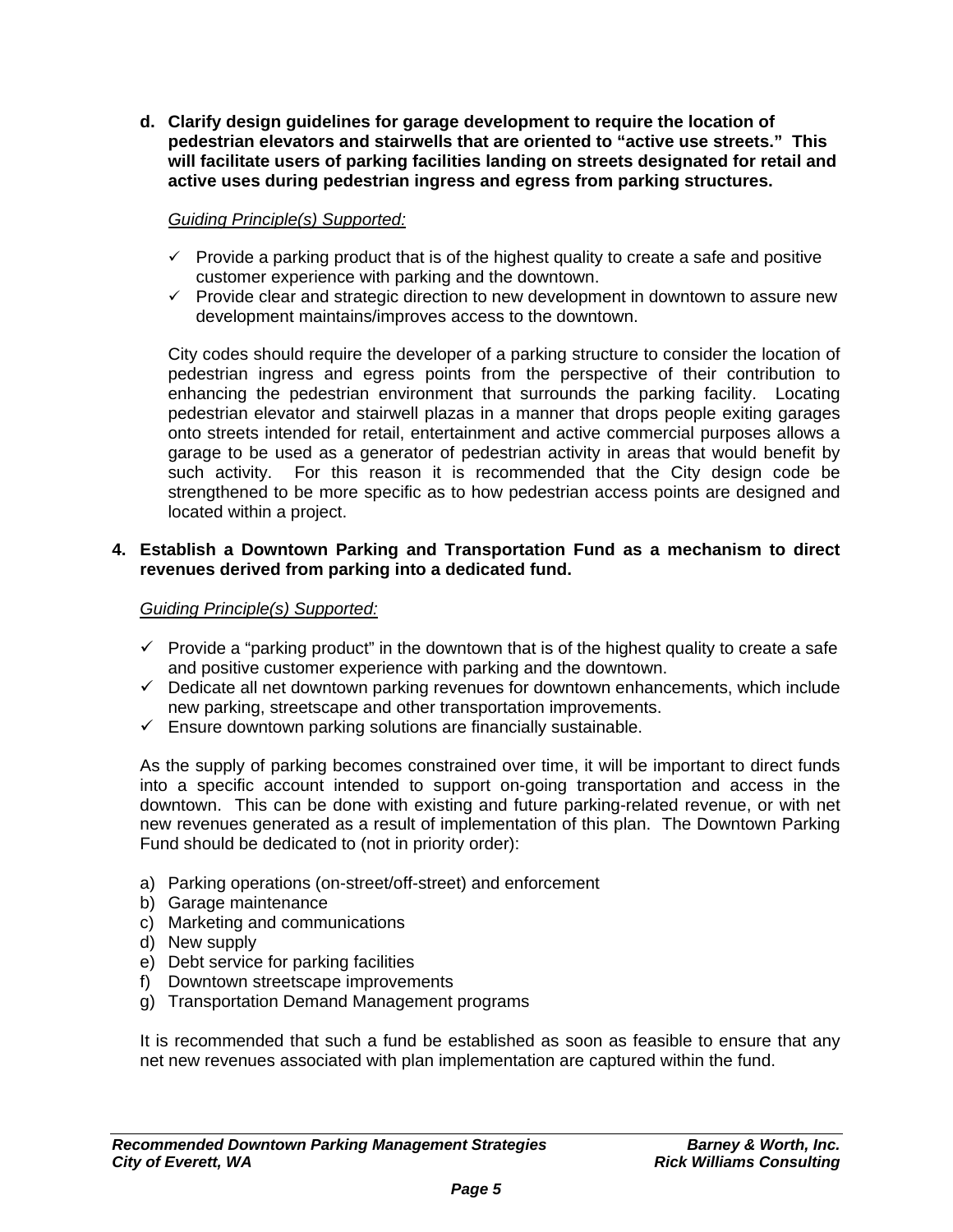## **5. Identify additional funding sources for future parking development and parking system management.**

## *Guiding Principle(s) Supported:*

- $\checkmark$  Strategically locate and actively manage parking under public control and/or ownership to accommodate customer access to the area.
- $\checkmark$  Ensure on-going downtown parking solutions are financially sustainable

The fiscal challenges of parking, transportation, and economic development in a downtown are common to many communities across the country. Rapid changes in development patterns over the past thirty years have resulted in significant changes to the urban landscape and many downtowns have had to re-examine services they provide and the revenue sources used to fund them. In most instances, communities use a combination of funding sources to cover transportation capacity needs.

Some combination of revenue sources will be necessary to assure the feasibility of future structured parking in the downtown, particularly funding associated with a publicly owned facility or facilities. A single revenue source is unlikely to cover the cost of parking development. Similarly, many of the recommendations for improvement outlined in strategies below will require revenues sources beyond those generated exclusively from the parking system (see Section B, Parking Management Strategies).

It is recommended that the Parking Manager/Coordinator and Parking Advisory Committee evaluate a range of public and business-based fees to supplement public funding for the development of new parking supply and other access improvements within the parking system. Sources in other cities have included one or a combination of the following (to name a few):

- User revenues (meters, fines, etc,)
- Event surcharges
- Parking taxes (e.g., on monthly parking)
- Local Improvement Districts
- Revenue and general obligation bonds
- Public utility districts
- 63-20 financing
- **6. Continue to support and enhance incentives that encourage private sector-led strategies to reduce demand for long-term parking, and make available private parking resources for short-term public customer and other desired uses.**

#### *Guiding Principle(s) Supported:*

- $\checkmark$  Make the downtown core conveniently accessible for the priority user of the public parking system – the customer of downtown.
- $\checkmark$  Provide adequate and affordable employee parking.
- $\checkmark$  Encourage/incent shared parking in areas where parking is underutilized.
- $\checkmark$  Transition more employees into alternative modes (i.e., transit, bike, walk, rideshare).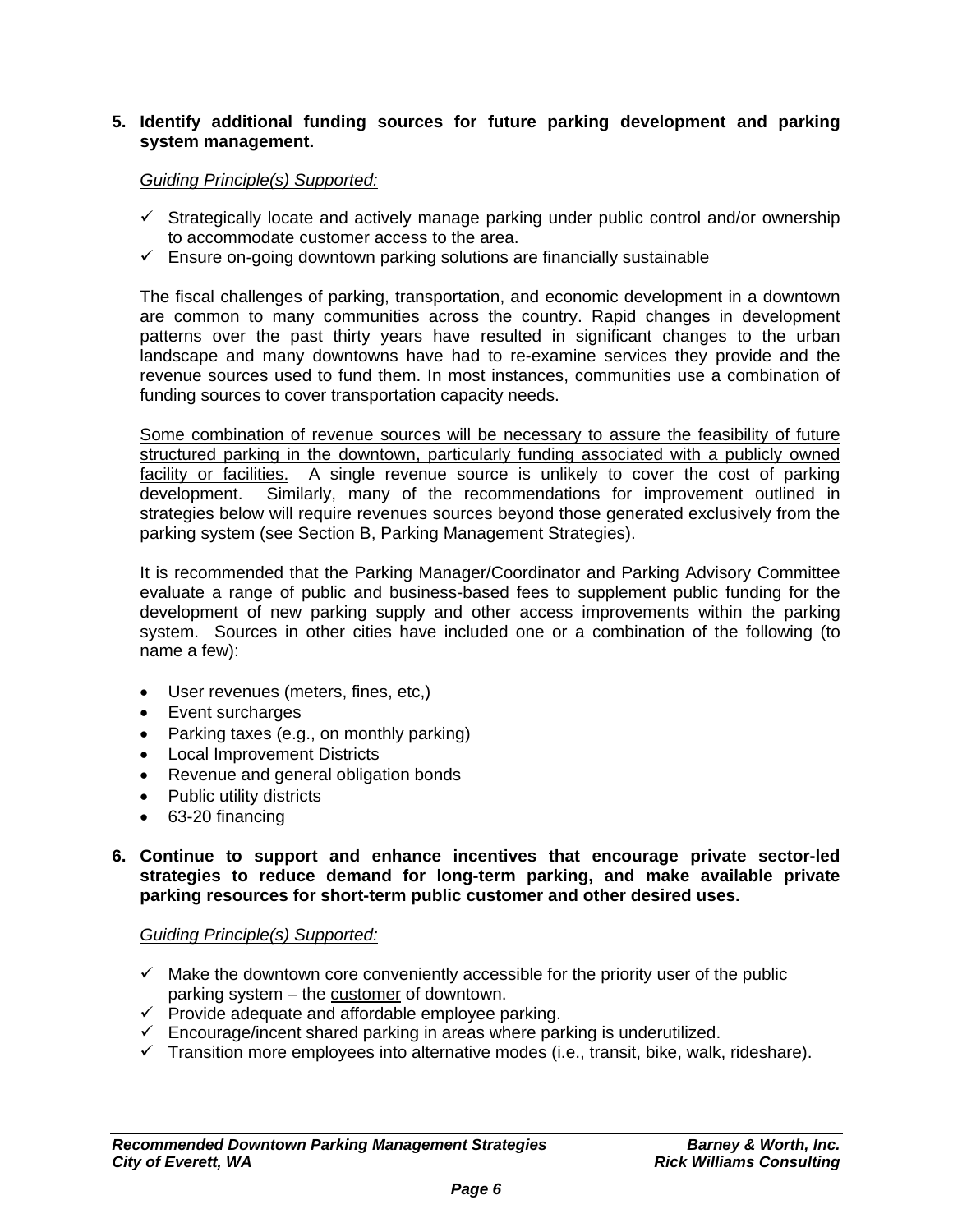Developers generally provide and manage parking to serve exclusive accessory uses to their particular site. As such, sites are often developed without benefit of a process or policy that would allow for discussions to maximize both the accessory and public supply of parking in a given private project or to encourage employees to use alternative transportation modes.

Given the cost of parking development and the limited land available, it will be important and useful for the City to encourage the development of publicly available parking and parking facilities, along with transportation demand management (TDM) programs and infrastructure in future private development projects. The opportunity to incent either more flexible management of private supplies (allowing general public access) or additional supply for public use within a private project should be explored as well as TDM systems that could reduce overall development costs.

Based on the overall priority of customer/patron parking in City owned/controlled facilities, the City should also explore incentives that encourage and support development of adequate residential parking in private off-street locations to ensure that conflicts between future residential parking demand and customer/visitor demand are minimized.

The first step to creating a "toolbox" of incentives (such as FAR and height bonuses) requires development of a formal policy that would allow the City to offer incentives if specific public parking and transportation goals are met in the context of a private downtown development. Initiation of those incentives would occur as a Phase 1 implementation strategy as described in B. (8) below.

## **B. PARKING MANAGEMENT STRATEGIES**

## *Phase 1 Implementation - (by June 2009)*

The following Phase 1 strategies are recommended for *near-term implementation*.

## **1. Appoint a Downtown Parking Manager.**

*Guiding Principle(s) Supported:*

- $\checkmark$  Make the downtown core conveniently accessible for the priority user of the public parking system – the customer of downtown.
- $\checkmark$  Make downtown parking user-friendly easy to access, easy to understand.
- $\checkmark$  Centralize management of the public parking supply.
- $\checkmark$  Provide clear and strategic direction to assure that new development maintains / improves access to the downtown.

Upon approval of a budget and service package by the City Council, the City should move forward with the assignment/hiring of a Downtown Parking Manager/Coordinator. In the early going, the position could likely be part-time.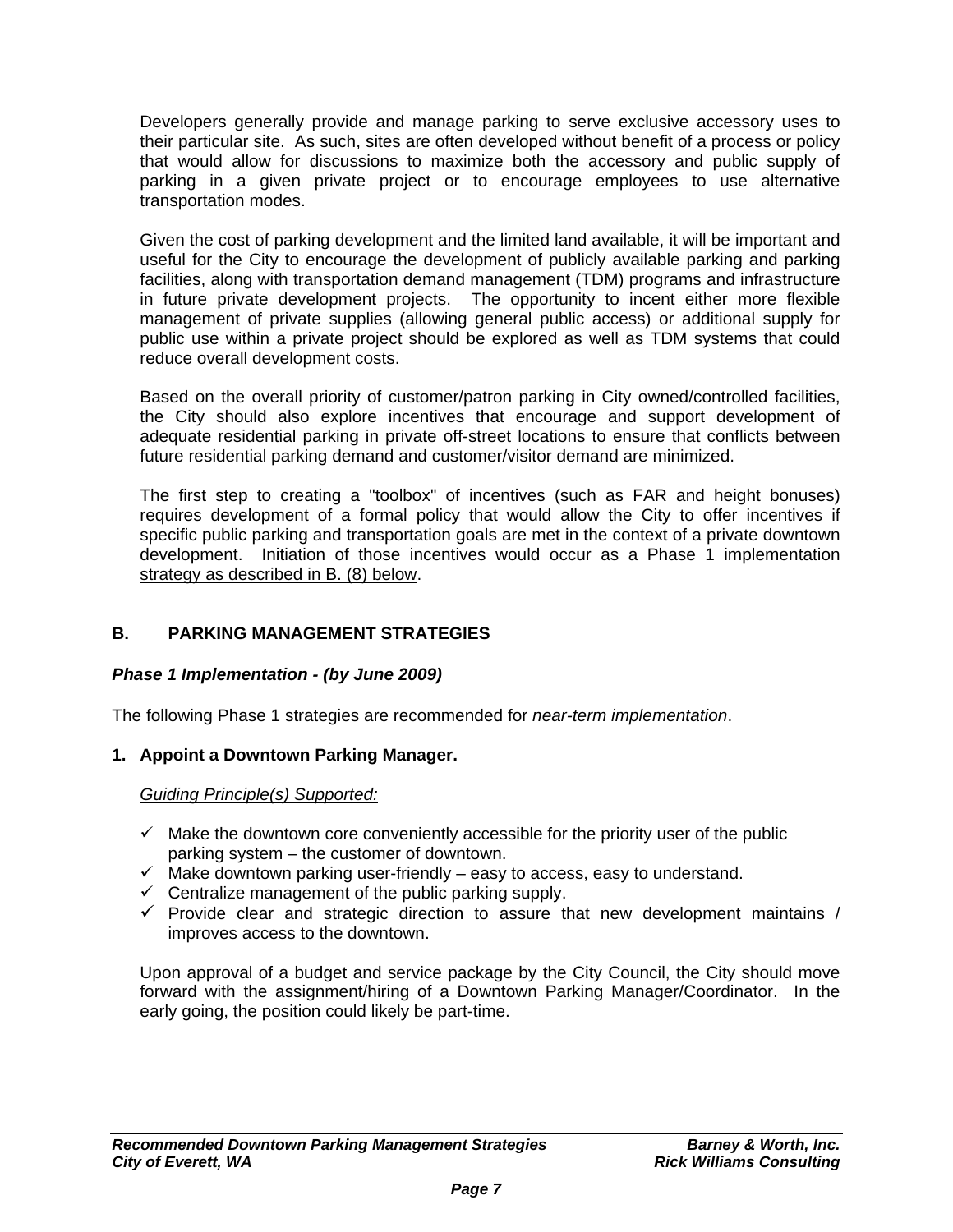At the outset, it is recommended that the City dedicate 0.50 FTE to a position of Parking Manager/Coordinator. If the position were new, at 0.50 FTE, an annual expenditure of approximately \$42,000 would be necessary to cover salary/wages and other associated  $costs.<sup>1</sup>$  $costs.<sup>1</sup>$  $costs.<sup>1</sup>$ 

This position would be charged with the implementation of the overall parking management plan, monitoring of parking in management districts over time, review and assistance to new development and work with the Parking Advisory Committee to facilitate decision-making based on the 85% Rule and Guiding Principles for downtown parking.

## **2. Initiate Parking Advisory Committee process.**

## *Guiding Principle(s) Supported:*

- $\checkmark$  Centralize management of the public parking supply.
- $\checkmark$  Assure that downtown stakeholders are involved in decisions about parking policy.
- $\checkmark$  Manage the public parking supply using the 85% Rule to inform and guide decisionmaking.

Once the Parking Manager is appointed and established, a process should be initiated for review, evaluation and decision-making with representative stakeholder input for parking management in downtown. A consistent and routine schedule of meetings should be established as well as use of this plan as a template for discussion of parking management and strategy implementation with the Parking Advisory Committee. In the early going, the committee should meet at least quarterly. As development in downtown increases, meetings and deliberations may require a monthly schedule.

**3. Standardize all on-street parking in the study zone with a uniform on-street time stay of 90 minutes.**

#### **a. Strategically locate** *"90 Minutes or by Permit"* **zones in underutilized areas not directly abutting retail or visitor uses.**

*Guiding Principle(s) Supported:*

 $\overline{a}$ 

- $\checkmark$  Recognize that on-street parking is a finite resource and needs to be managed to assure maximum access for patrons.
- $\checkmark$  Make the downtown core conveniently accessible for the priority user of the public parking system – the customer of downtown.
- $\checkmark$  Reserve the most convenient parking spaces to support customer, client, vendor and visitor access to downtown.
- $\checkmark$  Provide a "parking product" in the downtown that is of the highest quality to crate a safe and positive customer experience with parking and the downtown.
- $\checkmark$  Manage the public parking supply using the 85% Rule to inform and guide decisionmaking.

Based on the findings of the 2007 parking survey, on-street peak hour occupancies in the central core area are at or exceed 85% in the peak hour. Data also indicates that the actual

<span id="page-7-0"></span><sup>&</sup>lt;sup>1</sup> This is an estimate based on similar programs in other Puget Sound cities.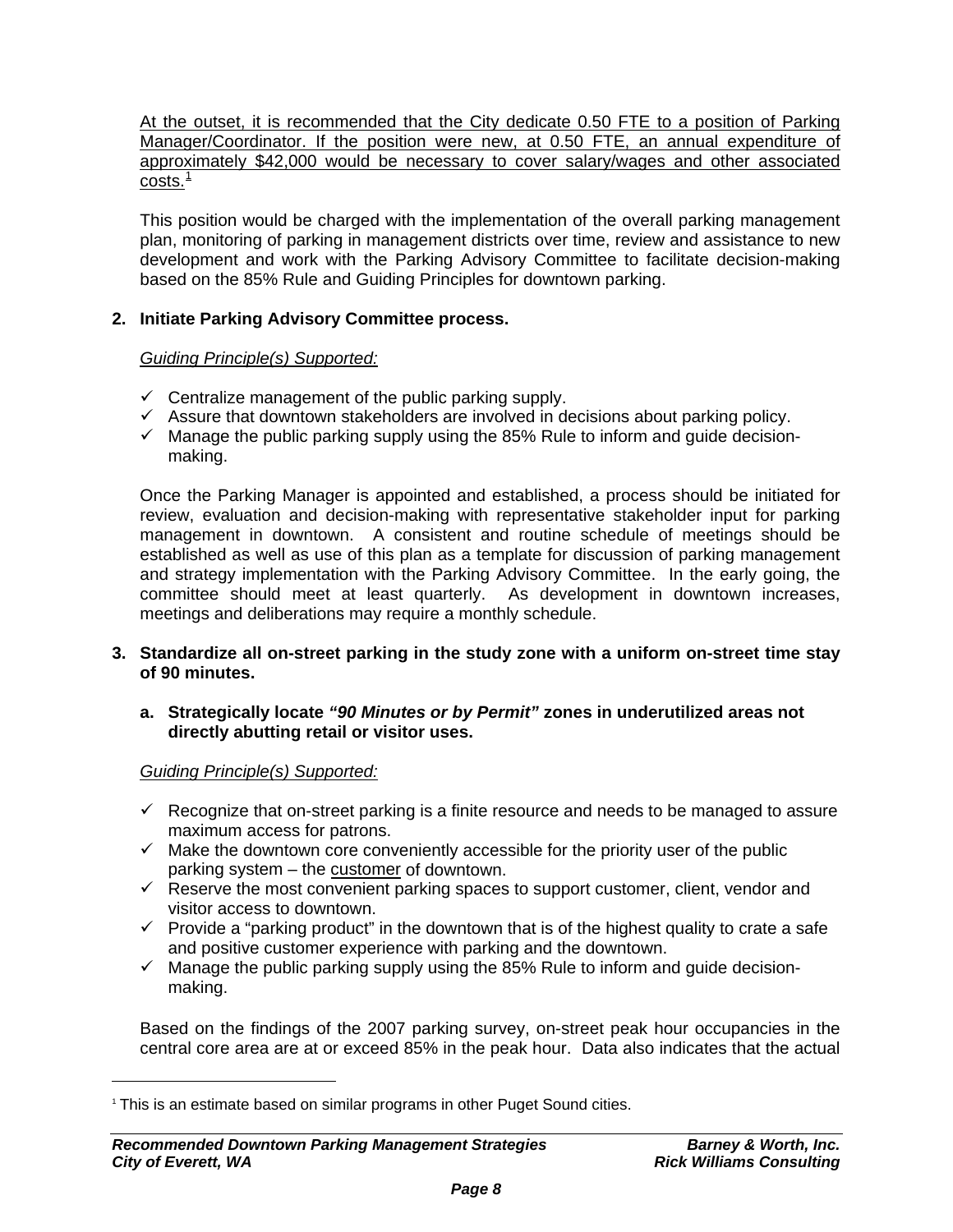time stay need of customers is somewhat less than 90 minutes once those identified as employees parking on-street are separated out of the data samples. Finally, the current mix of time stay allowances on-street are somewhat random and diverse, ranging from 10 minutes to all day. This can, and likely does, create confusion for customers seeking parking in the downtown.

To this end, it is recommended that the on-street system be re-signed to 90-minute zones. Block faces within the high occupancy retail core should be signed 90-minute parking only and block faces in areas with identified low occupancies (or in areas with non-retail uses) should be signed "90 Minutes or by Permit" (see #4 below).

## **4. Establish / implement an on-street employee parking permit program (i.e., paid permits) in areas with occupancies substantially less than 85% that would allow limited use of 90-minute stalls for on-street all day parking.**

## *Guiding Principle(s) Supported:*

- $\checkmark$  Recognize that on-street parking is a finite resource and needs to be managed to assure maximum access for patrons.
- $\checkmark$  Provide adequate and affordable employee parking.
- $\checkmark$  Encourage/incent shared parking in areas where parking is underutilized.
- $\checkmark$  Transition more downtown employees into alternative modes (i.e., transit, bike, walk, rideshare).
- $\checkmark$  Manage the public parking supply using the "85% Rule" to inform and guide decisionmaking.

By providing a limited number of on-street monthly parking permits in areas where parking utilization is below 60%, the City will: (a) gain control of how the on-street system is utilized in areas with low occupancies; (b) be in a position to assure the 85% occupancy standard is maintained;<sup>[2](#page-8-0)</sup> and (c) derive a source of revenue to support on-going parking programs and strategy implementation. Comparable Northwest cities charge monthly employee on-street permit rates that range between \$10 (Milwaukie, OR), \$45 (Kirkland, WA) and \$65 (Vancouver, WA). The time limit would remain in place in these designated areas, and would continue to apply to all parkers except monthly permit holders. Signage would say "90 Minutes or by Permit".

The City will need to evaluate the costs associated with establishing an administrative function for distributing passes and collecting revenue associated with the passes. For purposes of this discussion, it is estimated that the City would need a 0.50 FTE position for a customer services representative responsible for issuing, monitoring and collecting revenue from on-street permit sales. Initial cost estimates for an entry level position is  $$21.894.<sup>3</sup>$  $$21.894.<sup>3</sup>$  $$21.894.<sup>3</sup>$ 

 $\overline{a}$ 

<span id="page-8-0"></span> $2$  To this end the City can control the number of monthly permits issued, thereby assuring a specific supply of 90-minute parking for customer visitor use. As the 85% occupancy standard is met, the number of permits available for sale can be reduced or the rate for monthly parking can be increased to (a) induce parking in off-street lots and/or (b) encourage use of alternative modes.

<span id="page-8-1"></span> $3$  This is a wage and salary cost estimate based on 0.50 FTE entry level customer service representative in Vancouver, WA with 35% added for associated benefits. This number may be different for Everett, particularly costs for support.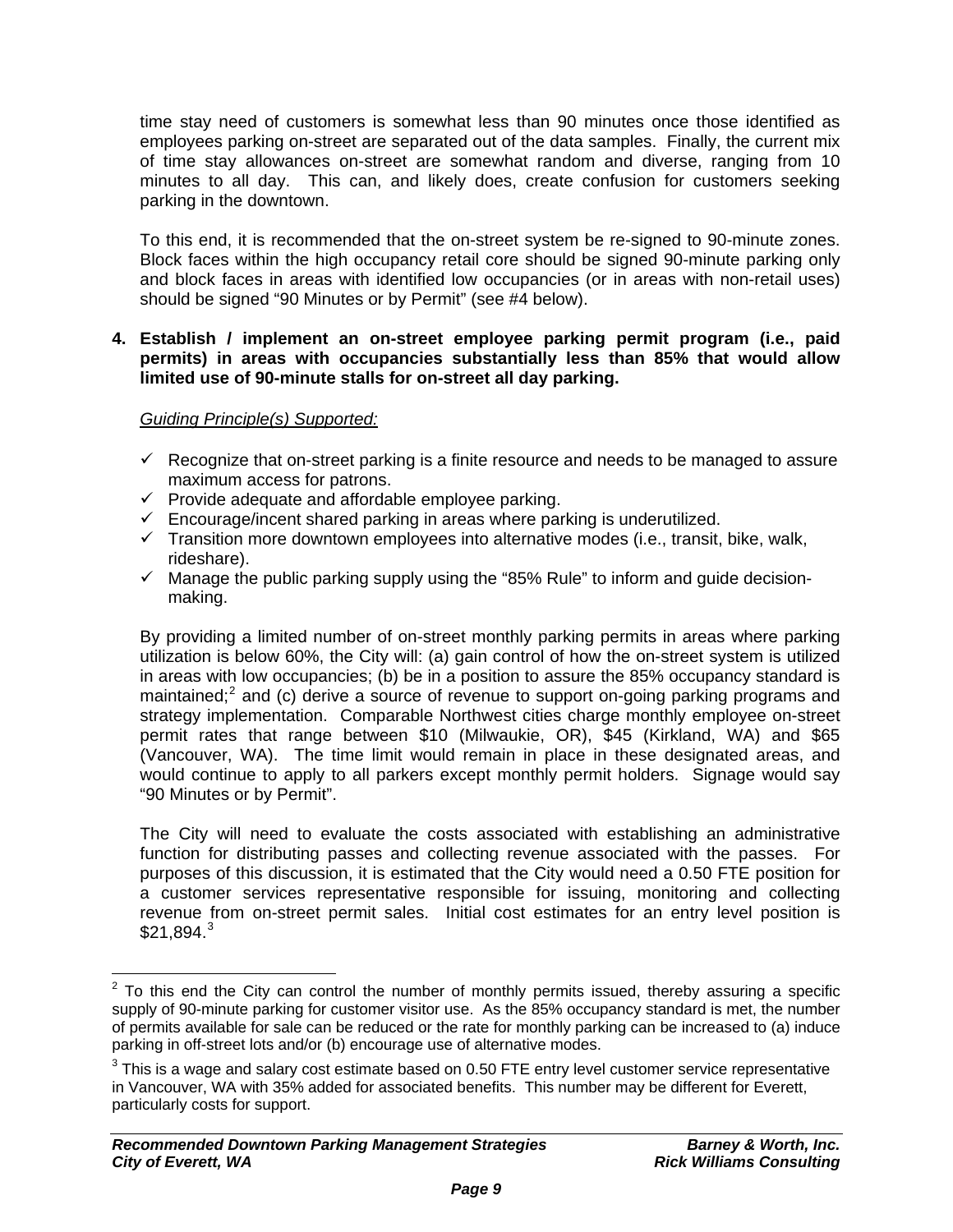#### **5. Re-organize on-street parking enforcement to assure compliance with on-street time stay allowances and future permit programs. Aggressively enforce posted on-street time limits.**

*Guiding Principle(s) Supported:*

- $\checkmark$  Recognize that on-street parking is a finite resource and needs to be managed to assure maximum access for patrons.
- $\checkmark$  Make the downtown core conveniently accessible for the priority user of the public parking system – the customer of downtown.

The 2007 parking study found that a significant number of downtown employees are parking on-street during a typical operating day. The study estimated that approximately 815 vehicles a day are associated with employee uses. Also, the study estimated that nearly 20% of all users of the downtown on-street system are parking in violation of the posted time stay. At the same time, very few tickets are written each day.

The City of Everett should look at restructuring its parking enforcement system to mirror programs in other Washington cities that place parking enforcement within a parking division, under a single parking manager. Parking enforcement personnel in these cities are deputized by the police department but are not police officers. This can result in cost savings and allows police officers to attend to non-parking related priorities.

Everett's current staffing level for downtown parking enforcement is significantly below the industry standard of one enforcement officer for every 200 spaces (International Parking Institute). This standard would indicate a need for ten officers to cover downtown Everett's 2,000 on-street spaces.

The accompanying table shows enforcement staffing for representative cities in the West. Staffing levels vary, but most cities are near the industry standard.

| City                | <b>Spaces Patrolled</b> | <b>Enforcement</b><br><b>Officers</b> | <b>Spaces per Officer</b> |
|---------------------|-------------------------|---------------------------------------|---------------------------|
| Sacramento          | 5,383                   | 39                                    | 138                       |
| Portland (OR)       | 8,400                   | 50                                    | 168                       |
| Vancouver (WA)      | $2,000*$                | 5                                     | 400                       |
| Fresno              | 2,200                   | 15                                    | 146                       |
| San Luis Obispo     | 1,120                   | 3.5                                   | 320                       |
| <b>Redwood City</b> | 1,229**                 | 2                                     | 614                       |
| Santa Rosa          | 815                     | 4                                     | 204                       |
| Santa Cruz          | 766                     | 8                                     | 96                        |
| <b>Boise</b>        | 1,300*                  | 3                                     | 433                       |
| Spokane             | 2,700                   | 7                                     | 386                       |
| Eugene              | 1,749                   | 8                                     | 219                       |

**On-street Parking Spaces Patrolled per Enforcement Officer** 

*Note:* \* Includes off-street spaces as well as on-street

\*\* Includes a mix of metered and un-metered spaces

Source: Rick Williams Consulting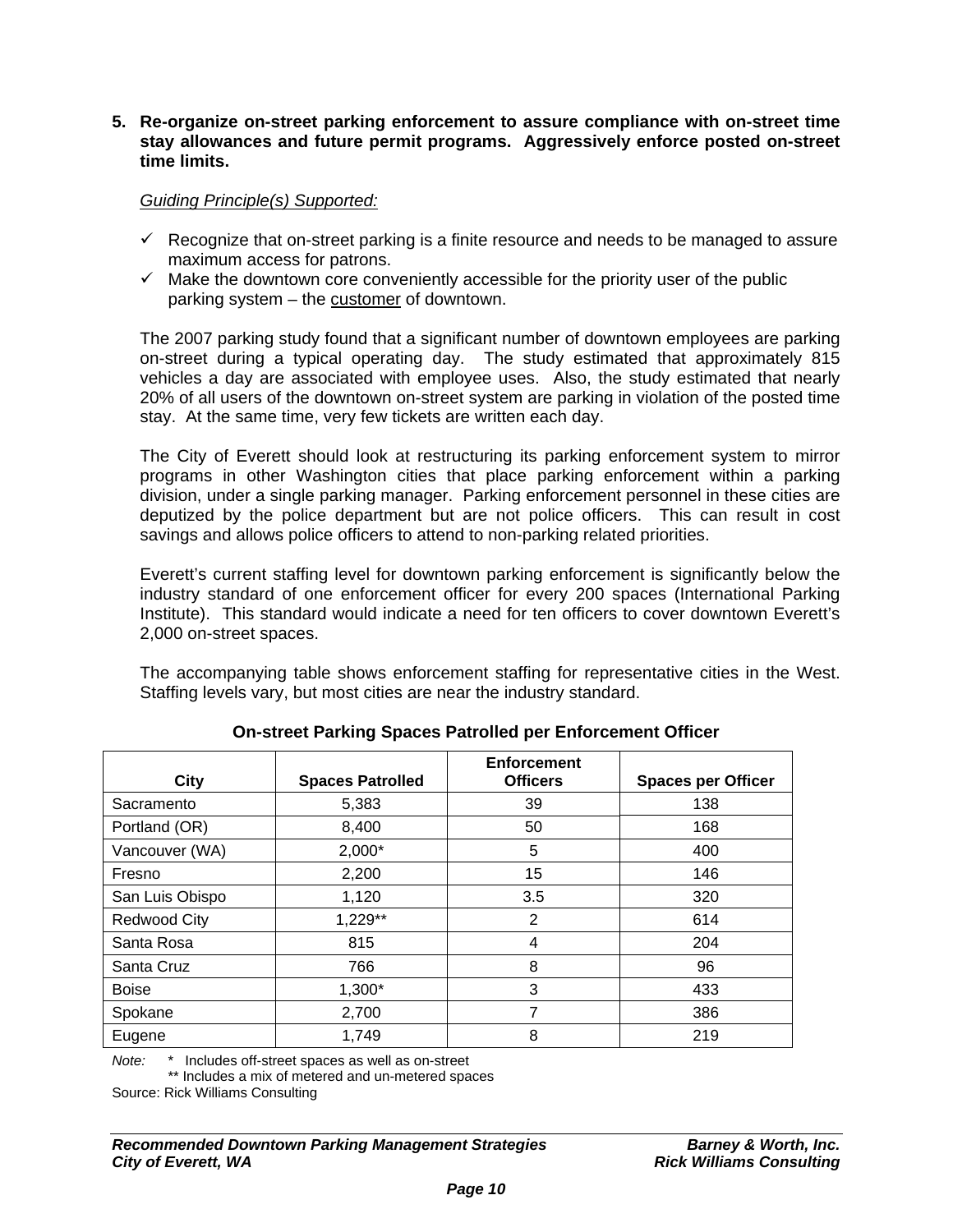## **6. Streamline parking fines to match those assessed in comparable cities; and eliminate the current system that discounts parking fines.**

## *Guiding Principle(s) Supported:*

- $\checkmark$  Recognize that on-street parking is a finite resource and needs to be managed to assure maximum access for patrons.
- $\checkmark$  Make the downtown core conveniently accessible for the priority user of the public parking system – the customer of downtown.
- $\checkmark$  Make downtown parking user friendly easy to access, easy to understand.
- $\checkmark$  The City's public information system should provide a clear and consistent message about auto parking to optimize utility and convenience for all users.

The City's current system of parking fines is low in comparison with comparable cities, difficult to understand, and administratively burdensome. The accompanying table shows the fine structure in representative cities in the West.

| <b>City</b>               | Overtime @<br><b>Meter</b> | Overtime @<br><b>Time Zone</b> | <b>Overtime in</b><br><b>Residential</b><br><b>Zone</b> | <b>Moving to</b><br><b>Evade</b> | <b>Feeding</b><br><b>Meter</b> | <b>Improper</b><br>Use of<br><b>Disabled</b><br><b>Space</b> |
|---------------------------|----------------------------|--------------------------------|---------------------------------------------------------|----------------------------------|--------------------------------|--------------------------------------------------------------|
| Boise, ID                 | \$7                        | \$10                           | \$10                                                    | \$10                             | \$14                           | \$100                                                        |
| Denver, CO                | \$10                       | \$10                           | \$3                                                     | ۰                                |                                | \$100                                                        |
| <b>Los</b><br>Angeles, CA | \$35                       | \$35                           | \$30                                                    | ۰                                | \$30                           | \$330                                                        |
| Portland,<br><b>OR</b>    | \$16                       | \$16                           | \$25                                                    |                                  | \$16                           | \$190                                                        |
| Sacramento,<br>CА         | \$25                       | \$35                           | \$35                                                    |                                  | \$25                           | \$445                                                        |
| San Diego,<br>CA          | $$10 - $50$                | $$10 - $50$                    |                                                         |                                  |                                | \$330                                                        |
| San<br>Francisco,<br>СA   | \$40                       | \$40                           | \$25                                                    | \$25                             |                                | \$225                                                        |
| Seattle, WA               | \$28                       | \$28                           | \$30                                                    | ۰                                | \$28                           | \$250                                                        |
| Vancouver,<br>BC          | \$25 (C\$)                 | \$25 (C\$)                     | \$40 (C\$)                                              |                                  | \$25 (C\$)                     | \$40 (C\$)                                                   |
| Vancouver,<br><b>WA</b>   | \$7                        | \$7                            | \$20                                                    | \$7                              | \$7                            | \$250                                                        |

## **Parking Fines/Penalties – Representative Cities**

Source: Survey by Rick Williams Consulting

In some cases the fine assessed by the City of Everett for a violation of a time stay is less than the cost of a full day of parking in an off-street parking facility. This alone creates an incentive for employees to park on-street, which is confirmed in the 2007 data findings (with an average of 815 employees parking on-street each day). Similarly, the City allows discounting of parking fines based on how soon after receiving a ticket the patron pays their fine. Discounting further reduces the cost of the fine (incenting continued abuse of the on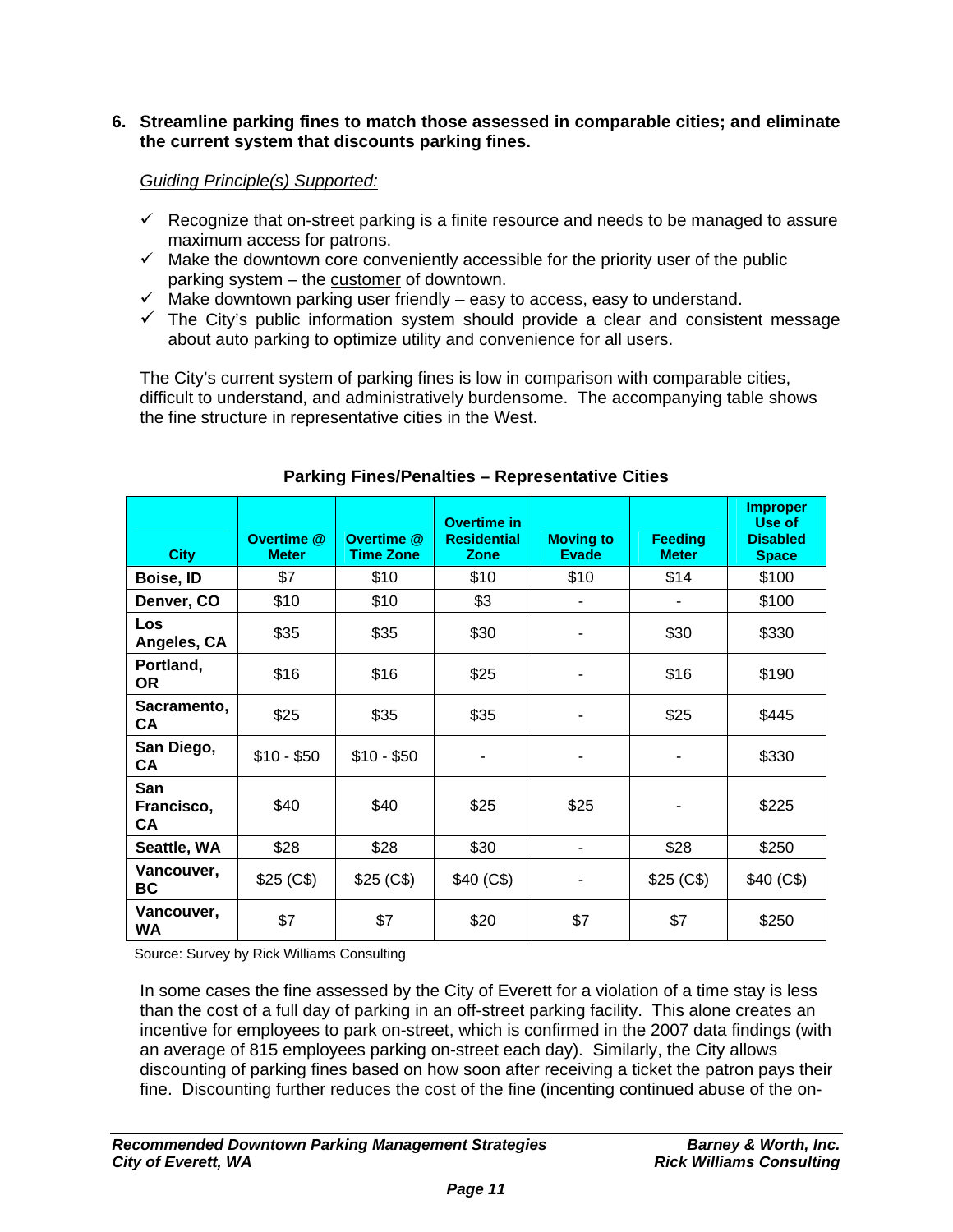street system) and creates a complex, inefficient and burdensome administrative system for processing tickets.

It is recommended that the City:

- a. Implement a straightforward schedule of parking fines based on those now in place in comparable cities.
- b. Eliminate the program of discounting parking fines to simplify the system and reduce administrative costs.

## **7. Create a pricing strategy for public** *off-street* **lots/garages to attract monthly parkers.**

## *Guiding Principle(s) Supported:*

 $\checkmark$  Provide adequate and affordable employee parking.

 The focus of Phase 1 strategies 3-6 is to redirect employees now parking on-street in customer areas to off-street parking facilities and/or new permit areas where parking is currently underutilized. The City should begin to reevaluate its current pricing strategies (and encourage the private sector to do so as well) to match rates to actual demand. As such, garages / lots that are currently operating with occupancies of less than 85% should have rates that are less than those charged as more fully occupied locations. In essence, the City should move toward a more "tiered" off-street rate structure that is directly correlated to the 85% Rule. This should provide a consistent support foundation for the on street strategies being recommended for implementation.

## **8. Identify and complete planning for possible development of new public visitor parking supply in the downtown, ideally located to serve the Colby/Oakes and Everett/Wall high occupancy node.**

## *Guiding Principle(s) Supported:*

- $\checkmark$  Recognize that on-street parking is a finite resource and needs to be managed to assure maximum access for patrons.
- $\checkmark$  Make the downtown core conveniently accessible for the priority user of the public parking system – the customer of downtown.
- $\checkmark$  Strategically locate and actively manage parking under public control and/or ownership to accommodate customer access to the area.

Implementation of Phase 1 strategies 3-6 will likely move a large portion of employees who are now parking on-street into off-street facilities. This will increase off-street parking occupancies. Similarly, new development in the downtown will remove surface lots that provide parking to existing uses.

To this end, strategically located public parking facilities in the core area will assure continued access opportunities for customers and visitors in the future, particularly as onstreet parking reaches capacity. To assure continued parking access that supports vital retail growth, the City may need to develop new facilities to support customer access.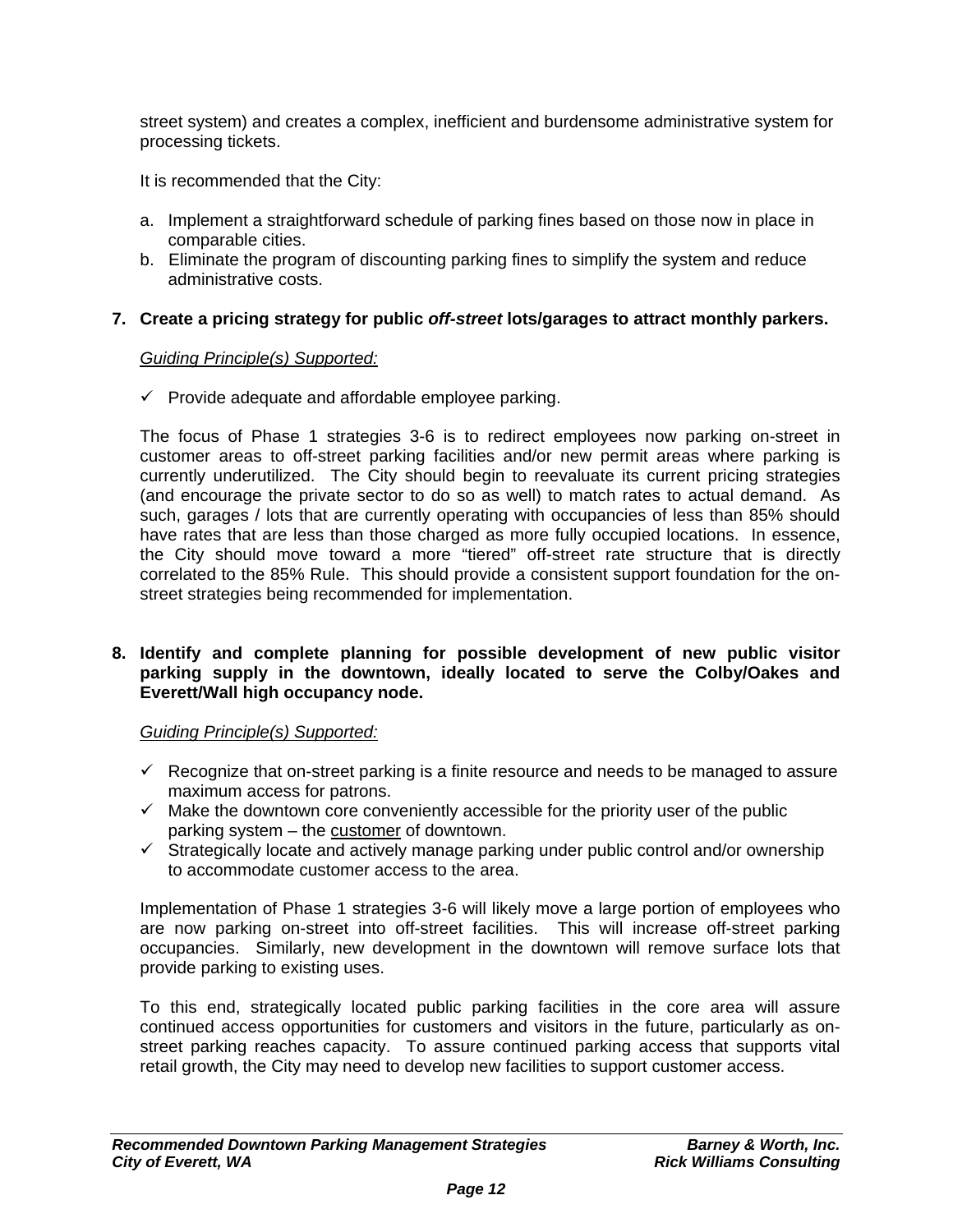The purpose of this effort would be to have all components necessary to support initiation of development of new public parking facilities so that construction could begin in the event that customer demand exceeds available supply. This would involve identification and acquisition of potential opportunity site(s).

It is recommended that the City, with the Parking Manager and Parking Advisory Committee initiate an evaluation of the location and costs necessary to support a City-owned mixed-use parking facility (providing parking for a balanced mix of customers, event patrons and employees).

## *Phase 2 Implementation – (by January 2010)*

The following Phase 2 strategies are recommended for *mid-term implementation*.

**9. Consider consolidating all existing City-owned off-street parking facilities under a management services agreement with the downtown business improvement area.** 

## *Guiding Principle(s) Supported:*

- $\checkmark$  Make the downtown core conveniently accessible for the priority user of the public parking system – the customer of downtown.
- <del>Farting</del> by Stementies and streamed the city's public information system should provide a clear and consistent message about auto parking and access to and within downtown in order to optimize utility and convenience for all users.
- $\checkmark$  Transition more downtown employees into alternative modes (i.e., transit, bike, walk, rideshare).
- $\checkmark$  Centralize management of the public parking supply.
- $\checkmark$  Manage the public parking supply using the "85% Rule" to inform and guide decisionmaking.

The City currently contracts with the Downtown Everett Association (DEA) to manage its "EverPark" parking garage at 2823 Hoyt. This relationship provides an excellent tie into the downtown business community (and their need for parking) as well as a central coordinating organization for marketing, communications, advocacy and program measurement. Finally, work with the DEA would assure that parking policies in place for the on-street system would be integrated with the City's off-street supply.

It is recommended that other current City-owned facilities that provide customer/visitor parking be placed under the same management that is responsible for the EverPark Garage. This would provide the foundation for the City's establishment of an off-street parking *system* that could be branded and managed to highest and best use as necessary to assure customer growth in the downtown (see strategies 10-13, below).

## **10. Initiate a comprehensive outreach program to downtown businesses that communicates the parameters of the City's parking management program, and guidelines for access to both the on-street and off-street parking systems.**

**a. Partner with the business community to develop a marketing and communication system for access in Everett. The marketing/communication system could include (but not be limited to): branding; maps; parking validation program(s); valet parking; and TDM alternatives.**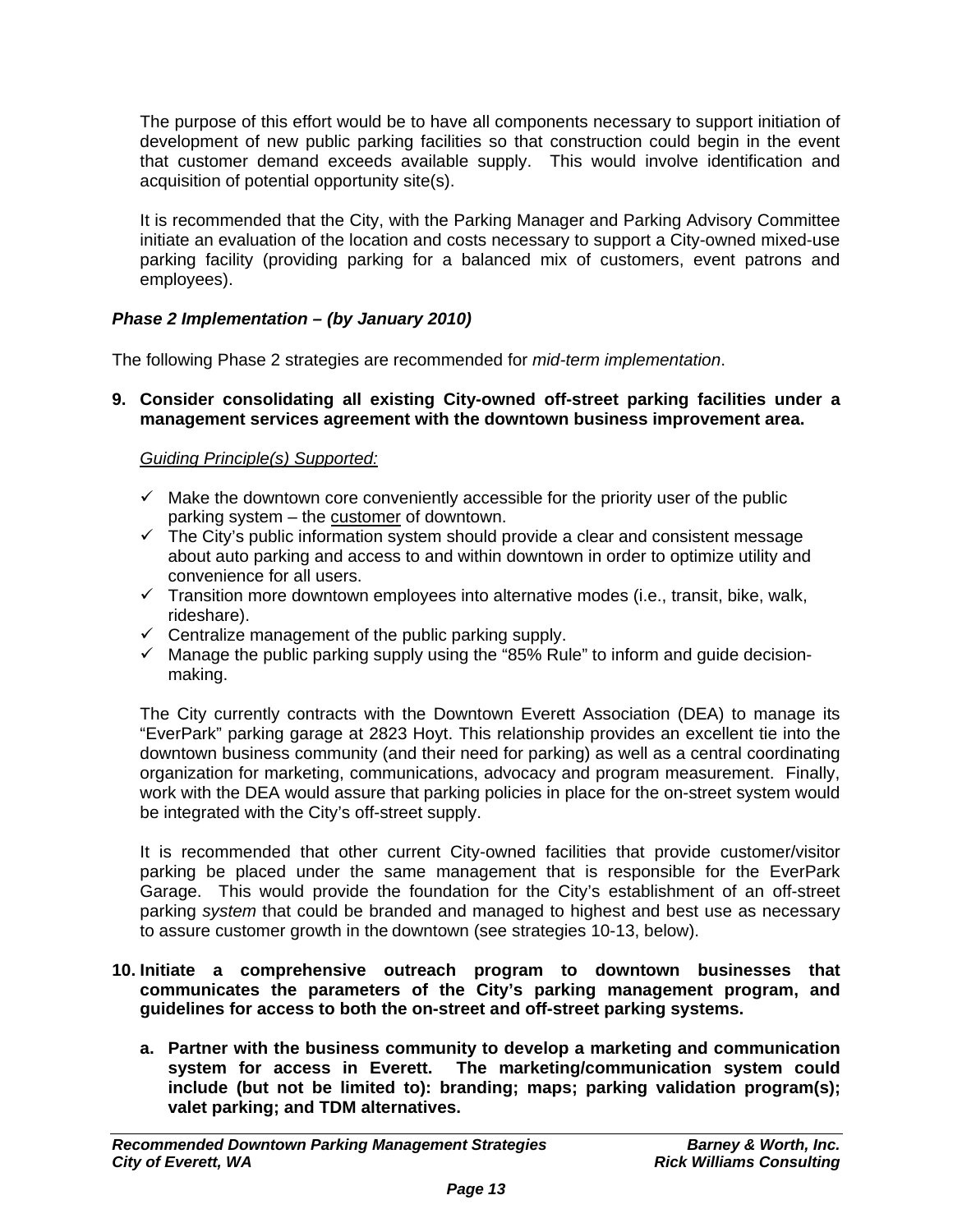## **b. Sponsor employer-based initiatives to encourage employee use of alternate travel modes.**

## *Guiding Principle(s) Supported:*

- $\checkmark$  Make the downtown core conveniently accessible for the priority user of the public parking system – the customer of downtown.
- $\checkmark$  The City's public information system should provide a clear and consistent message about auto parking and access to and within downtown in order to optimize utility and convenience for all users.
- $\checkmark$  Transition more downtown employees into alternative modes (i.e., transit, bike, walk, rideshare).

A successful parking system will require on-going marketing and communication. Support of this system can be facilitated through informational maps and brochures about Everett and its parking system distributed through Downtown Everett Association, Chamber of Commerce, visitor services, retail and lodging networks.

It is recommended that the City partner with the business community to develop a marketing and communication system for access in Everett. The marketing/communication system would include (but not be limited to):

- 1. *Branding.* All marketing and communications related to the City parking system would occur under a unique and distinct brand that identifies the City facilities and communicates value, convenience and affordability.
- 2. *Maps*. Develop maps that visually represent parking zones (i.e., blue zone Core is customer parking, green zone is long-term parking) and identify the location of visitor versus employee facilities.
- 3. *Validation program.* Evaluate the feasibility of retail validation systems if, and when, the City moves to pricing parking.
- 4. *TDM alternatives.* Incorporate alternative travel mode options (i.e., shuttles, transit, and bicycle) into parking communications materials.

#### **11. Negotiate shared use and/or lease agreements with owners of strategically placed existing private surface lots and parking structures to provide for an interim supply of public parking where needed.**

## *Guiding Principle(s) Supported:*

- $\checkmark$  Make the downtown core conveniently accessible for the priority user of the public parking system – the customer of downtown.
- $\checkmark$  Provide adequate and affordable employee parking.
- $\checkmark$  Manage the public parking supply using the 85% Rule to inform and guide decisionmaking.

The 2007 parking survey sampled a significant portion of existing privately owned off-street parking lots located throughout the study zone. The general finding was that most are significantly underutilized, even during peak times (i.e., less than 70% percent occupied). These lots comprise approximately 5,700 stalls and are a patchwork of facilities, generally without signage or have signage that is inconsistent and confusing to customers and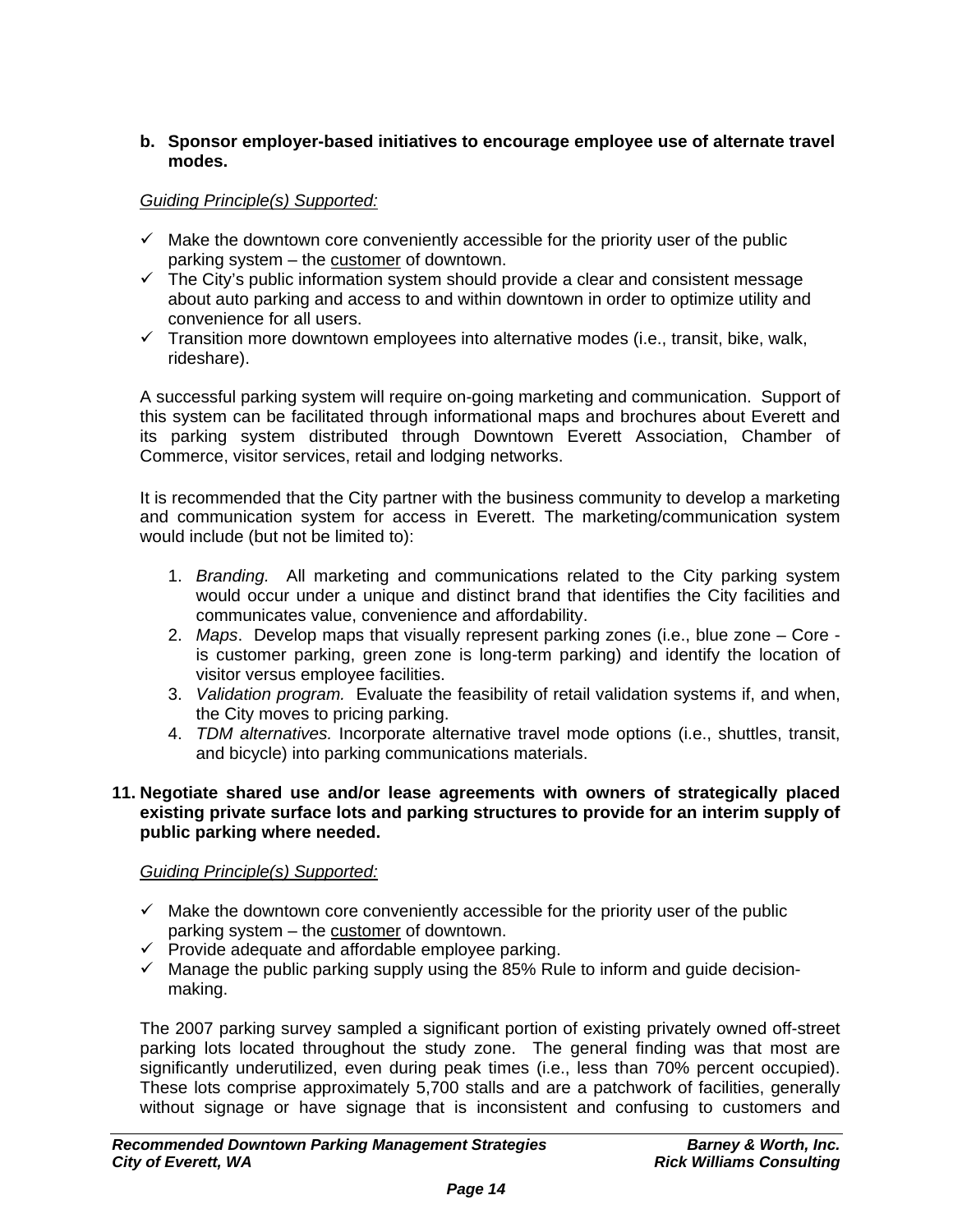visitors. The ability of the City to "capture" available privately owned stalls for more active management will provide a relatively low cost strategy in the near-to mid-term strategy for mitigating existing and future access constraints during peak parking demand periods.

Shared use agreements in other cities are wide and varied. In some cases (e.g. Gresham, Oregon) the owner of the property "donates" surplus stalls to the City on a month to month basis in return for assistance with signage and landscape/maintenance costs. Other cities (e.g., Kirkland, WA) program funds within their parking budgets to lease surplus stalls from the private sector. These stalls are then signed and/or metered and operated through the City's overall parking program (including marketing and communications).

It is recommended that the City, through the Parking Manager and Parking Advisory Committee:

- a. Initiate an effort to work with owners of strategically located private lots to enter into shared use agreements to allow underutilized parking to be made available to customer/visitor or employee uses (as appropriate).
- b. Explore the development of incentives to encourage such agreements (i.e., signage, landscaping, lighting, sidewalk improvements, leasing, etc.).

## **12. Develop and install a signage package of uniform design, logo and color at public and private (shared use) off-street parking facilities.**

## *Guiding Principle(s) Supported:*

- $\checkmark$  Make the downtown core conveniently accessible for the priority user of the public parking system – the customer of downtown.
- $\checkmark$  Make downtown parking user-friendly easy to access, easy to understand.
- $\checkmark$  Provide a "parking product" in the downtown that is of the highest quality and safe, to create a positive customer experience with parking and the downtown.

Creating a uniform signage package that incorporates a unique logo and color scheme for publicly available parking facilities will establish a sense of recognition, identity and customer orientation for users of the downtown parking *system.*

It is recommended that the City, through the Parking Manager and Parking Advisory Committee:

- a. Develop a signage package that incorporates a uniform design, logo, and color scheme into all informational signage related to parking.
- b. Evaluate land use and code implications of the signage package program particularly size, design and placement issues, and initiate changes as appropriate.
- c. "Brand" each off-street facility open to public access with the established "logo" package.

## **13. Strategically place new and unique wayfinding signage in the right-of-way at locations chosen carefully to direct visitors to off-street locations.**

*Guiding Principle(s) Supported:*

 $\checkmark$  Make the downtown core conveniently accessible for the priority user of the public parking system – the customer of downtown.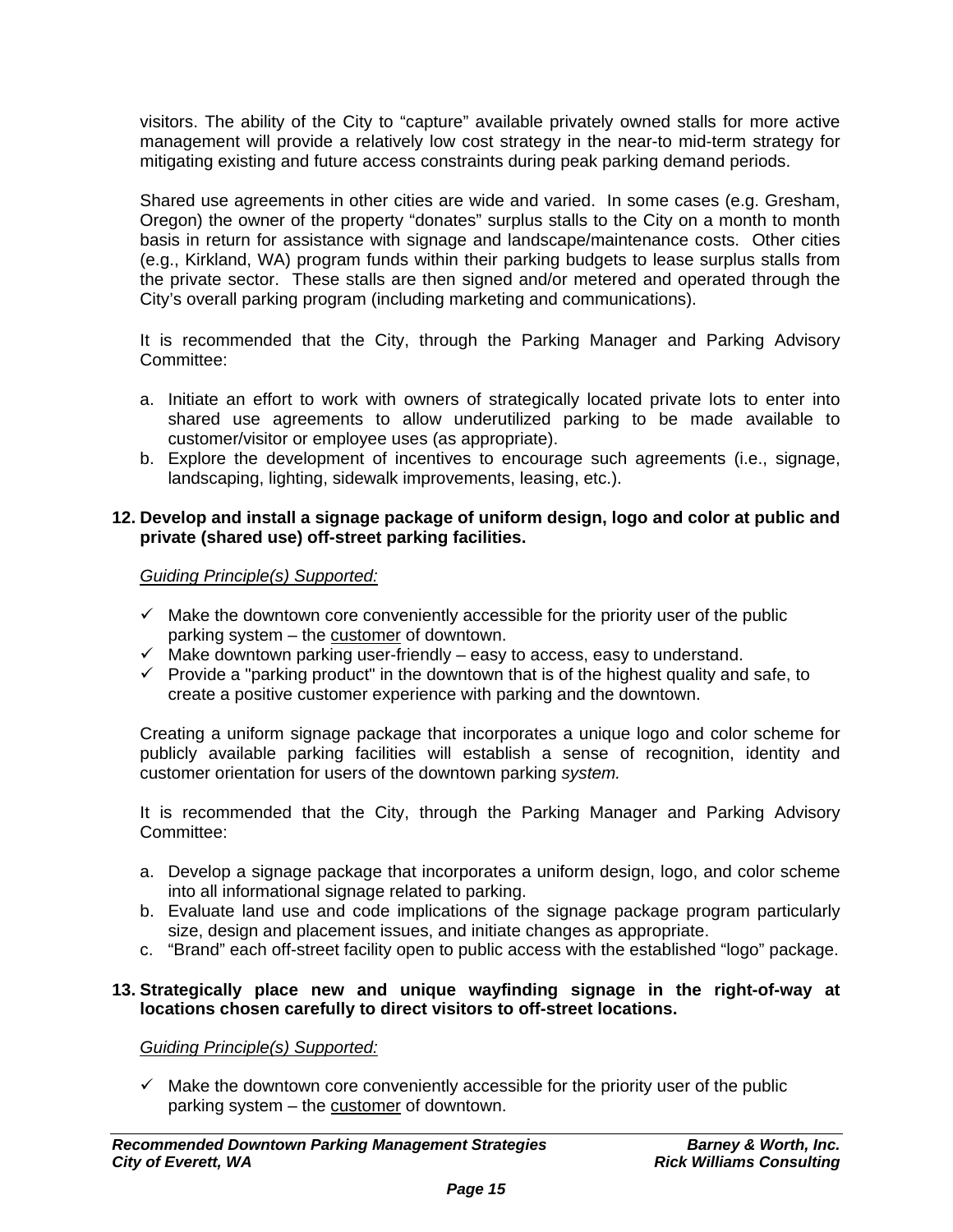- $\checkmark$  Make downtown parking user-friendly easy to access, easy to understand.
- $\checkmark$  Provide a "parking product" in the downtown that is of the highest quality and safe, to create a positive customer experience with parking and the downtown.

The City should develop additional directional signage on the roadways that directs customers to off-street facilities. This will be of greatest importance at primary portals into the downtown, at major traffic intersections and at primary points of ingress at specific facilities. It is recommended that:

- a. The signage package should be consistent with, and complement, the signage package developed for the off-street facilities (see 11, above).
- b. The location of the nearest visitor facility should be incorporated into the roadway signage to assist and direct customers to the nearest parking location.

### **14. Lease / acquire strategically located land parcels for use as future public off-street parking locations. Complete planning for possible development of new public visitor parking supply in the downtown.**

## *Guiding Principle(s) Supported:*

- $\checkmark$  Recognize that on-street parking is a finite resource and needs to be managed to assure maximum access for patrons.
- $\checkmark$  Make the downtown core conveniently accessible for the priority user of the public parking system – the customer of downtown.
- $\checkmark$  Strategically locate and actively manage parking under public control and/or ownership to accommodate customer access to the area.

It is recommended that the City lease or acquire well situated land parcel(s) in central downtown for future parking use. Strategically locating future parking sites allows the City to use the sites as interim surface parking locations (until desired development would transition the sites to commercial/retail), and/or to locate future parking structures. Preparatory site identification and planning for such an acquisition follows from work conducted in Phase 1, strategy 8, above.

Operating a strategically located lot as a surface facility in the short-term allows the City opportunity to assure that key sites for future customer access are preserved. At the time that development of a parking structure becomes feasible, the City can either pursue development of such an "opportunity" site as a free standing publicly owned facility or put the land up (as an incentive) in an RFP process for private development of the site as a mixed use development with publicly accessible parking.

The RFP would seek construction of publicly available parking in the site up to the value of the land provided by the City. As an example, if the City were to own a 40,000 square foot surface parking lot valued at \$100 per foot, a developer would be asked to provide \$4 million in parking access (e.g., 100 stalls @ \$40,000 per stall) for public use on the site. In return the City would give the land to the developer and agree to assume a share of the operating costs associated with the stalls provided.

The purpose of gaining control of a strategic opportunity site is to preserve the site for future public parking, not necessarily to commit the City to ownership of a future visitor garage.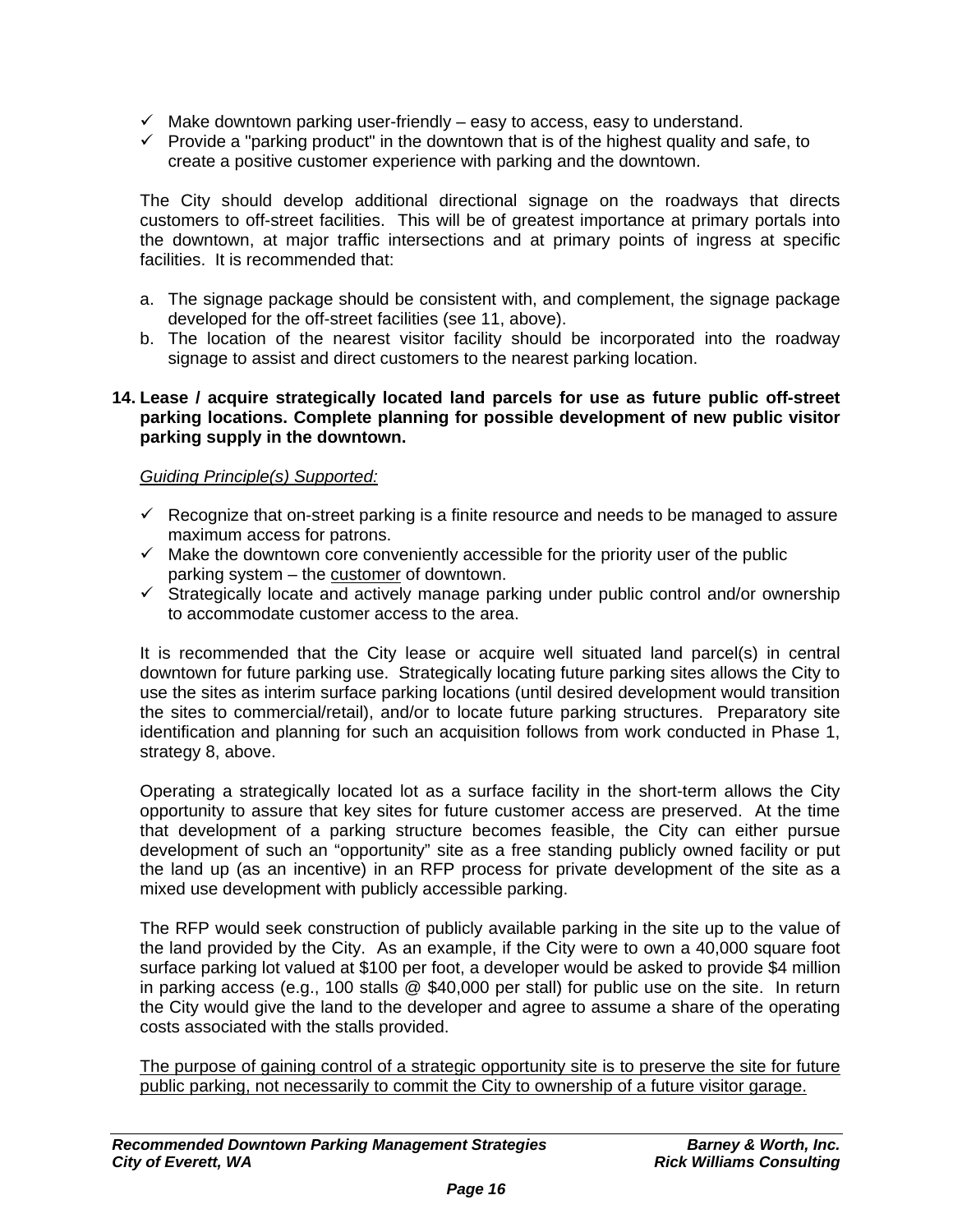**15. Evaluate the impact of Phase 1 and Phase 2 strategies based on an updated utilization and demand study. If and when warranted, develop a pricing strategy that supports implementation of paid on-street parking in downtown districts based on the 85% Rule.** 

## *Guiding Principle(s) Supported:*

- $\checkmark$  Reserve the most convenient parking spaces to support customer, client, vendor and visitor access to downtown.
- $\checkmark$  Manage the public parking supply using the 85% Rule to inform and guide decisionmaking.

The Phase 1 and 2 strategies outlined above will create changes in access dynamics downtown. If, after nearly two years of growth, parking occupancies in the downtown core (and other areas) continue to exceed 85% in the peak hour, Everett would move to meter the impacted district(s). If metering is pursued, it is recommended that on-street pay stations be considered rather than single head meters.

The Parking Manager and the Parking Advisory Committee should develop a coordinated strategy for how parking pricing will be implemented as the demand for parking and new parking supply evolve in the mid- to long-term. Once developed, the parking pricing strategy should be presented to the City Council for review and approval.

The outline of strategy issues presented below is intended to inform the City, the Parking Manager and the Parking Advisory Committee on major decision and management guidelines should pricing become necessary as a means to maximize and facilitate access capacity.

a. Meter on-street parking to increase efficiency and capacity.

As the 85% Rule triggers additional and more aggressive management of the supply, Everett may at some future point consider pricing parking in areas that are currently free. At that point pricing would be intended to: (a) facilitate more efficient turnover; (b) encourage use of specific facilities in specific parking districts (i.e., short-term vs. employee parking); (c) encourage use of alternative modes; and (d) provide a funding source for improvements to existing supplies, development of new supply and alternative mode options.

In the context of pricing, Everett should consider new technologies available and in place in other cities that allow for flexibility in the management of parking pricing and contribute and complement Everett's existing and desired urban form. "Multi-space metering" and "pay-and-display" systems are an example of these types of technology, which allow a City to charge for parking without "cluttering" the pedestrian way with individual meters.

b. Charge for parking in publicly owned off-street facilities.

The City should establish a policy for pricing short-term parking in publicly owned or controlled off-street facilities. The framework of such a policy is provided below:

- 1. "Short-term rate" is equal to hourly fee charged at on-street system
- 2. Evening rates established to attract/serve appropriate uses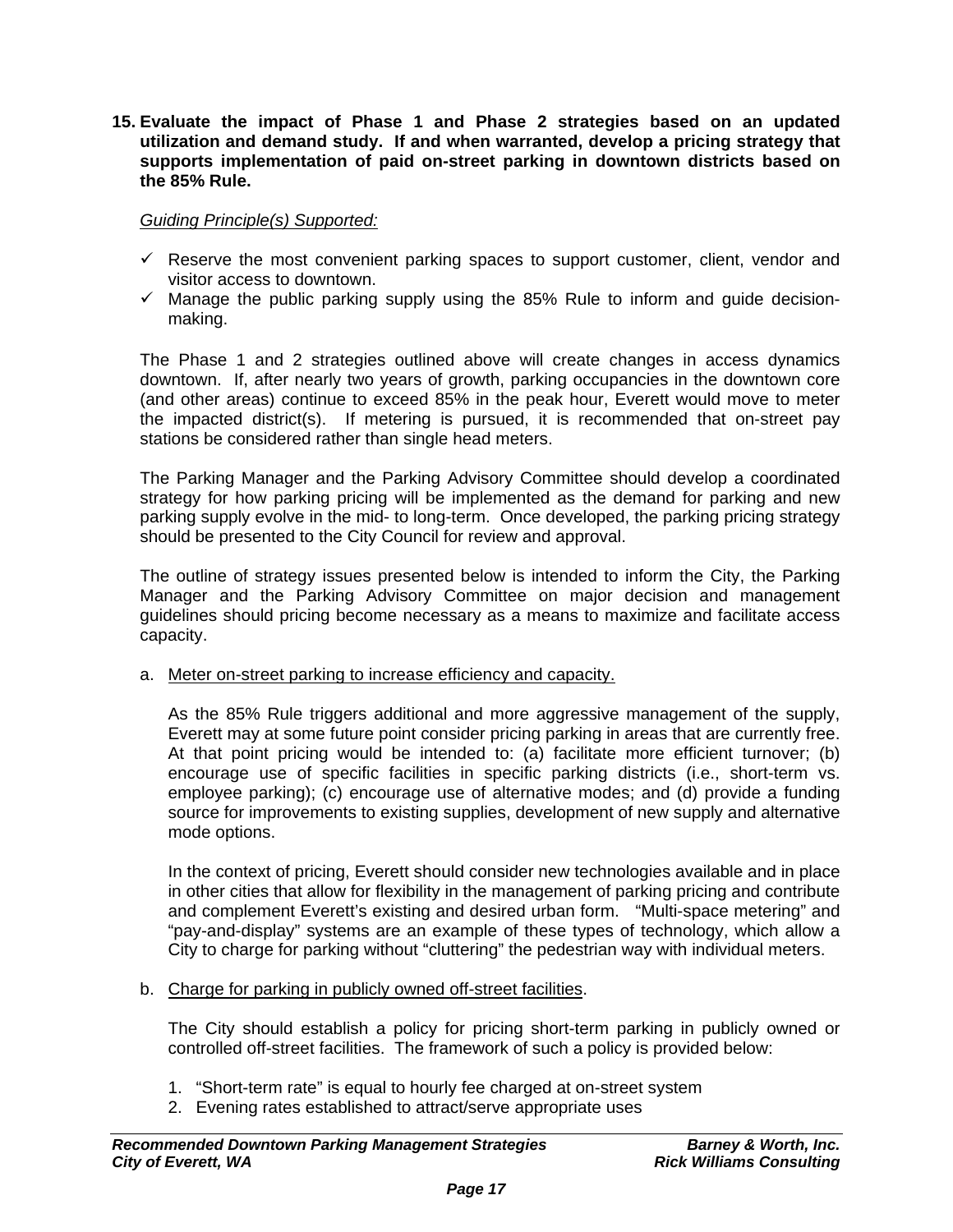- 3. Long-term, daily/monthly rates balanced by 85% Rule
- 4. Rate manipulation triggered by 85% Rule
- 5. Rate manipulation generally at the long-term end to facilitate transition of long-term parkers to appropriate parking locations within the downtown.

The Parking Manager and Parking Advisory Committee should be prepared to move to more aggressive parking management in the downtown as necessary. Initiating such efforts will require expansion of the system as well as revisions to the overall marketing, communications and signage programs.

### **16. Reaffirm commuter mode split targets for employee access in the downtown as outlined in the City of Everett's comprehensive vision plan.**

## *Guiding Principle(s) Supported:*

 $\checkmark$  Transition more downtown employees into alternative modes (i.e., transit, bike, walk, rideshare).

Parking development regulations and requirements need to be supported by a system of access that accounts for all forms of capacity (i.e., auto, transit, bike, walk and rideshare). The Guiding Principles for parking management in Everett call for a greater percentage of downtown employees to move into alternative modes of transportation. Quantifying the desired transition of commuters from an established status quo baseline to a desired target will: give policy support to the Guiding Principles; inform, facilitate parking strategies; and provide a standard of measurement that can be evaluated in the future.<sup>[4](#page-17-0)</sup>

The City of Everett's Comprehensive Plan calls for a reduction of single occupant vehicle trips from about 80% to 65% by 2012. Currently, the City estimates that about 72% of all commuter trips to downtown Everett are by single occupant vehicle (SOV). Another 12% drive to work in car or vanpools, with 16% of commuter trips arriving by either transit or bike/walk. Under a modest growth scenario of just 3,500 new jobs by the year 2025 (a 1.6% annual growth rate), the downtown will need to invest \$81.9 million in parking to accommodate employee demand under existing access mode splits.<sup>[5](#page-17-1)</sup> A 10% transition of drive alone commuters to non-auto modes over the same time period could result in savings of over \$30 million in commuter parking development costs.

It is recommended that the City of Everett, through discussions and review with the Parking Advisory Committee, formally incorporate mode split targets for all modes (i.e., SOV, transit, bike, walk and rideshare) into its parking management policy. The purpose of this strategy would be to clearly establish a logical link between mode split targets and parking policies.

<span id="page-17-0"></span> $\overline{a}$  $4$  This recommendation is directed at the area boundary covered by the 2007 Downtown Everett Parking Study. The discussion of commuter mode split targets for areas outside the study zone may be useful as parking management in Everett expands over time.

<span id="page-17-1"></span> $5$  This assumes the cost of a structured parking stall at \$30,000 per stall.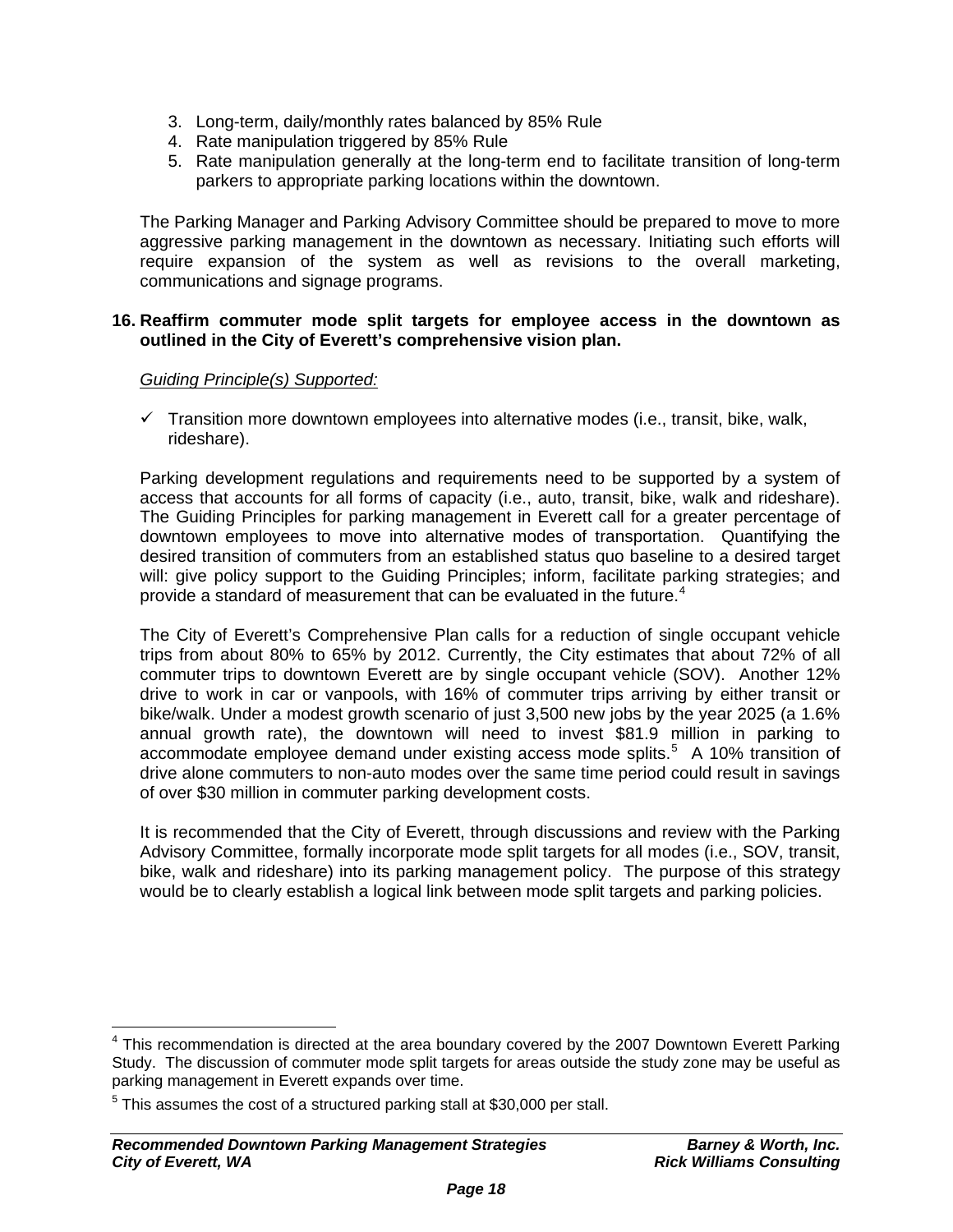## **17. Implement a package of incentives for the private development of publicly available parking and TDM options in the downtown.**

*Guiding Principle(s) Supported:*

- $\checkmark$  Provide clear and strategic direction to assure that new development maintains / improves overall access.
- $\checkmark$  Provide adequate and affordable employee parking.
- $\checkmark$  Transition more downtown employees into alternative modes (i.e., transit, bike, walk, rideshare).
- $\checkmark$  Encourage/incent shared parking in areas where parking is underutilized.

It is recommended that the City create and implement a package of incentives that would be made available to private developers that allow for or add publicly available parking into downtown development projects. Similar incentives would be created for privately initiated Transportation Demand Management programs. The package of incentives would follow adoption of a parking incentive policy described in Policy Level Actions (see A.6 above).

Examples of development incentives currently available in other jurisdictions include (but are not limited to):

- Floor Area Ratio (FAR) bonuses
- Height bonuses
- Permit fee waivers
- Impact fee waivers
- Supply/revenue agreements $6$
- Property tax abatements

#### *Phase 3 Implementation – (3 years and beyond)*

The following strategies are recommended for *long-term implementation.*

#### **18. Monitor downtown parking utilization continuously and periodically. Conduct parking inventory analyses.**

*Guiding Principle(s) Supported:*

 $\overline{a}$ 

- $\checkmark$  Make the downtown core conveniently accessible for the priority user of the public parking system – the customer of downtown.
- $\checkmark$  Manage the public parking supply using the 85% Rule to inform and guide decisionmaking.

The recently completed analysis of Everett's parking inventory provides excellent information on parking utilization, turnover, duration of stay and peak hour capacity.

This data is very important as a foundation for determining actions to maximize parking supply. Periodic monitoring of parking activity will allow Everett to better coordinate

<span id="page-18-0"></span> $^6$  Revenue agreements are lease agreements whereby the City agrees to a guaranteed lease for spaces at a negotiate rate per stall.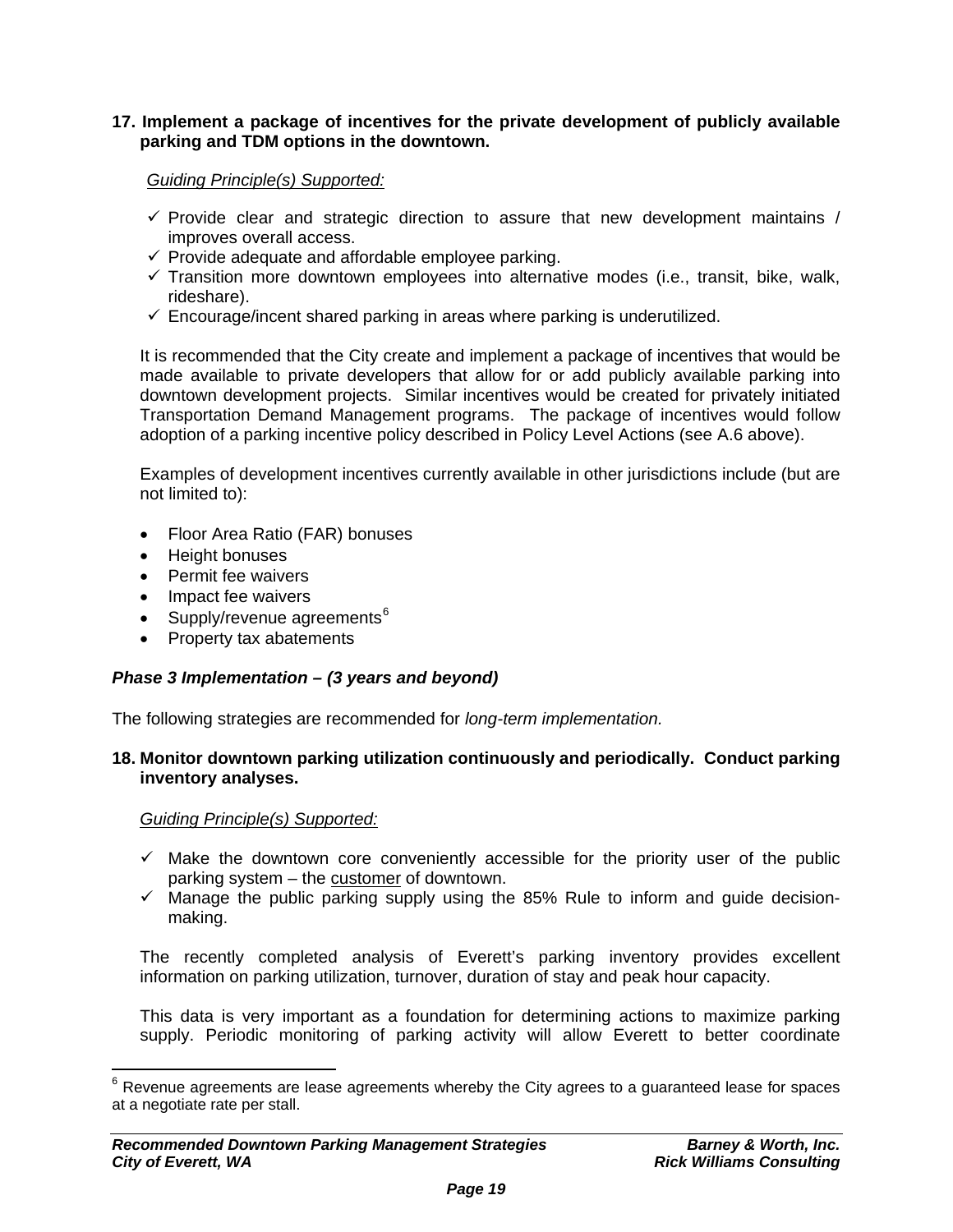enforcement, assure maximum utilization based on intended uses, and provide solid evidence for the need to move to higher and/or more aggressive levels of parking management as called for in the Guiding Principles for parking management zones.

It is recommended that:

- a. A parking analysis be conducted at least every three years. Information from these updates would be forwarded to the Parking Manager and the Parking Advisory Committee for review, evaluation and strategy implementation.
- b. The City explore technology options that are available that would allow enforcement personnel to gather parking data on a more frequent and/or targeted basis.

### **19. Evaluate adjustments to minimum parking ratios and consider implementing maximum parking ratios for new development in the downtown, to assure that access impacts of new development are meaningfully addressed and correlated to both alternative modes goals and actual parking demand.**

- **a. Recalibrate minimum parking requirements for all commercial parking development within downtown districts to actual demand derived from the parking data sample update called for in Phase 3 strategy 18, above.**
- **b. Implement maximum parking requirements and "calibrate" the standard to correlate with actual demand ratios derived from the parking data sample update called for in Phase 3 strategy 18, above.**

*Guiding Principle(s) Supported:*

- $\checkmark$  Provide adequate and affordable employee parking.
- $\checkmark$  Transition more downtown employees into alternative modes (i.e., transit, bike, walk, rideshare).
- $\checkmark$  Provide clear and strategic direction to assure that new development maintains / improves overall access

The imposition of minimum and maximum parking ratios is a very effective means to better manage land uses, maximize density and encourage alternative modes. However, to support a viable parking system and to encourage multi-modal growth in Everett, there must be a direct relationship between the City's goals for alternative mode uses and how it manages parking supply and regulates new development. As such, the following is recommended:

Evaluate existing minimum parking requirements and "recalibrate" the standard to correlate with actual demand ratios derived from the parking inventory update associated with Phase 3, strategy 18, above.

• Where actual demand ratios are lower than existing minimums, lower the minimum to one half of actual demand. Adjusting the minimum to a percentage of actual demand would assure that the regulations do not result in an unnecessary and costly over supply of parking.

Evaluate the imposition of maximum parking requirements for new development and "calibrate" the standard to correlate with actual demand ratios derived from the parking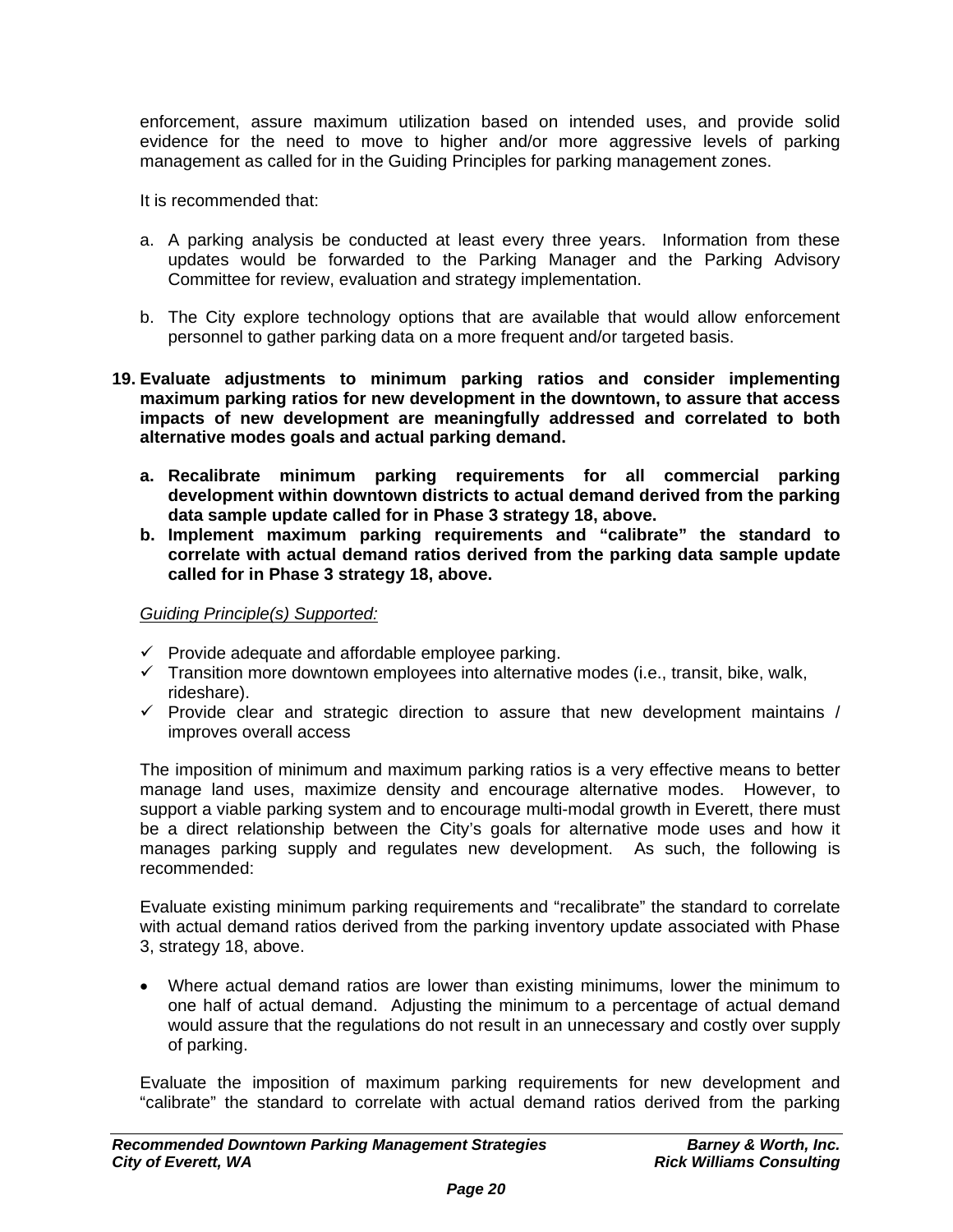inventory update associated with Phase 3, strategy 18, above. Establishing parking maximums in the downtown would assure that adequate parking is provided, and assure that parking is not oversupplied in a manner that would adversely impact goals and objectives to increase employee use of alternative modes.

## **20. Implement Parking Revenue Strategies**

## *Guiding Principle(s) Supported:*

- $\checkmark$  Transition more downtown employees into alternative modes.
- $\checkmark$  Ensure on-going downtown parking solutions are financially sustainable.

Given Everett's size and its estimated growth, it is not anticipated or suggested that the City of Everett move to on-street parking pricing for *customer* access in the near-term. This is based on the findings of the 2007 parking survey that showed high on-street occupancies in certain areas of the core, though a significant percentage of users of that on-street inventory are likely downtown employees. Metering at this time would likely be risky because the current 85%+ occupancy counts are driven by employee demand and not customer demand.

The recommendations for managing the on-street system outlined above are designed to create on-street access capacity for customers and cause a change in current occupancies on-street. Once the impact of the recommended Phase 1 and 2 strategies are measured, use of the 85% occupancy standard for determining when to price on-street parking for customers will become more appropriate; driven by customer rather than employee demand factors.

Nonetheless, as new capacity for parking and transportation access (i.e., garages, transit programs, etc.) are considered in the context of a 3-7 year plan, the issue of pricing and new revenue sources needs to be incorporated into the City's parking management plan. The decision to move to parking pricing and new revenue sources would be facilitated by the parking pricing and funding strategies developed by the City with input from the Parking Manager and Parking Advisory Committee (see Policy Level Action 5 and Phase 2 strategy 15).

## **21. Complete development and open new public supply in the downtown.**

## *Guiding Principle(s) Supported:*

 $\checkmark$  Provide a "parking product" in the downtown that is of the highest quality and safe, to create a positive customer experience with parking and the downtown.

Completion of site identification, planning, outreach and funding efforts described in Phase 1, strategy 8 & Phase 2, strategy 14, above, would be finalized and the project completed and opened to the public.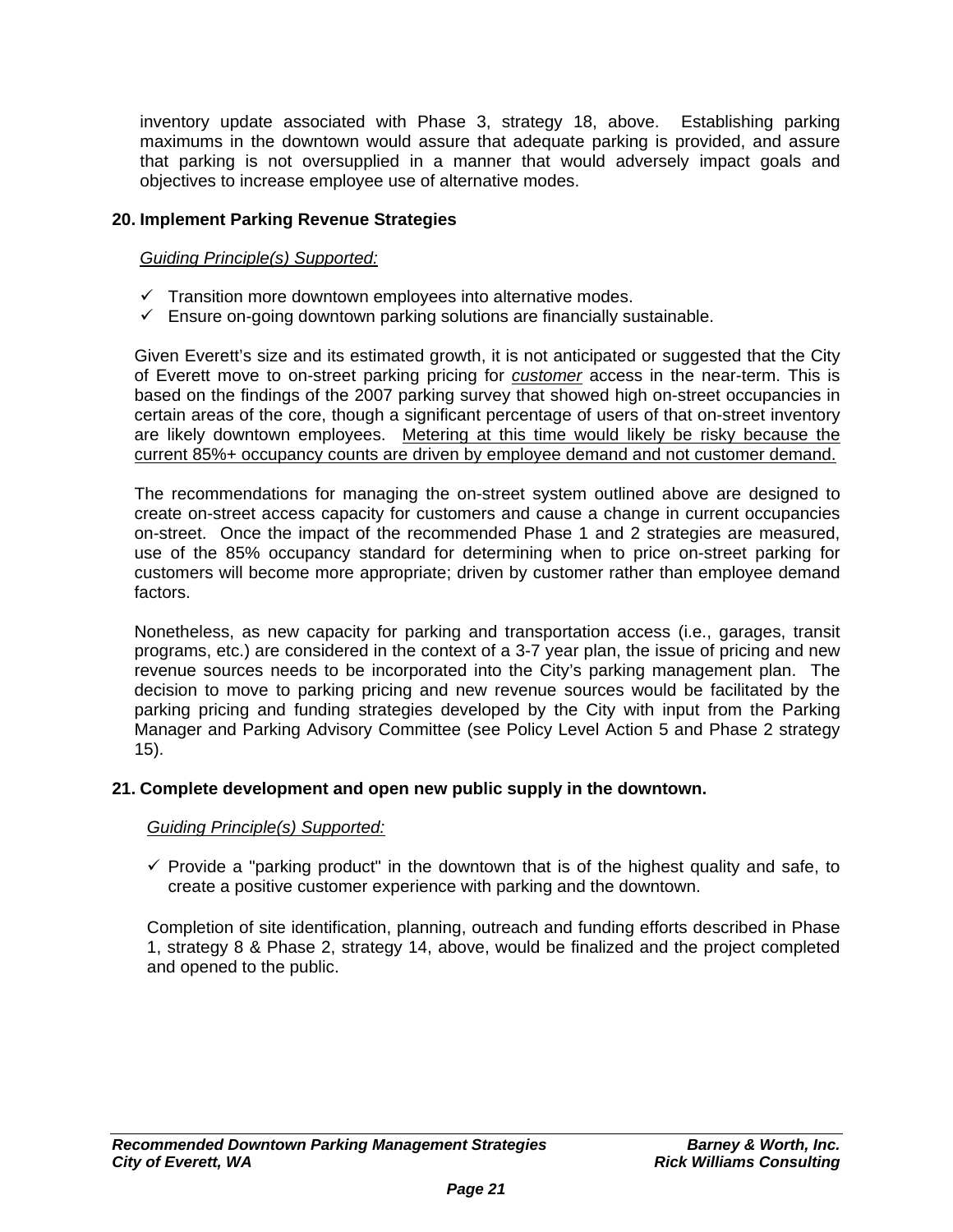# **IMPLEMENTATION SCHEDULE**

| <b>Strategy</b>                                                                                                                     | <b>Immediate</b> | Phase 1                 | Phase 2                  | Phase 3       | <b>Comment</b>                                                                                                                                                         |
|-------------------------------------------------------------------------------------------------------------------------------------|------------------|-------------------------|--------------------------|---------------|------------------------------------------------------------------------------------------------------------------------------------------------------------------------|
|                                                                                                                                     | $(0 - 6$ months) | $(6 - 18 \text{ mos.})$ | $(18 - 36 \text{ mos.})$ | $(3 + years)$ |                                                                                                                                                                        |
| A.1<br>Approve<br>Assignment/Hiring for<br>Parking Manager                                                                          | ✓                |                         |                          |               | Needed to coordinate<br>plan implementation                                                                                                                            |
| A.2<br>Approve Parking<br><b>Advisory Committee</b>                                                                                 | ✓                |                         |                          |               | To provide routine<br>oversight and continued<br>consensus                                                                                                             |
| A.3 (a) $-$ (d)<br>Adopt policies and<br>rules (Guiding<br>Principles, 85% Rule<br>and regulatory<br>changes).                      | ✓                |                         |                          |               | Aids in guiding future<br>decision making and<br>strategy implementation                                                                                               |
| A.4<br>Establish Downtown<br><b>Parking Enterprise</b><br>Fund                                                                      | ✓                |                         |                          |               | Assures future revenue is<br>dedicated to parking<br>programs                                                                                                          |
| A.5<br>Identify future funding<br>sources for parking<br>development /<br>management                                                | ✓                | ✓                       |                          |               | Begin planning for future<br>parking resources                                                                                                                         |
| A.6<br>Support and enhance<br>incentives that<br>encourage private<br>sector-led parking<br>strategies                              | ✓                | ✓                       | ✓                        |               | Initiate efforts to<br>incorporate visitor supply<br>into existing and future<br>private developments.                                                                 |
| <b>B.1</b><br><b>Appoint Parking</b><br>Manager/Coordinator                                                                         |                  | ✓                       | ✓                        |               | Initiates centralization of<br>parking program.                                                                                                                        |
| B.2<br>Appoint / Initiate<br>Parking Advisory<br>Committee process                                                                  |                  | ✓                       | ✓                        | ✓             | Provides oversight and<br>monitoring committee for<br>Parking Manager and<br>assures guidance of plan<br>and information feedback<br>for City Council.                 |
| B.3 & B.3 (a)<br>Standardize all on-<br>street parking in the<br>study zone with a<br>uniform on-street time<br>stay of 90 minutes. |                  |                         |                          |               | Addresses inconsistency<br>in current parking time<br>stays.<br>Allows more controlled<br>use of underutilized areas<br>while encouraging<br>employees into off-street |
| Strategically locate<br>"90 Minutes or by<br>Permit" zones in<br>underutilized areas.                                               |                  | ✓                       |                          |               | lots and/or alternative<br>modes.                                                                                                                                      |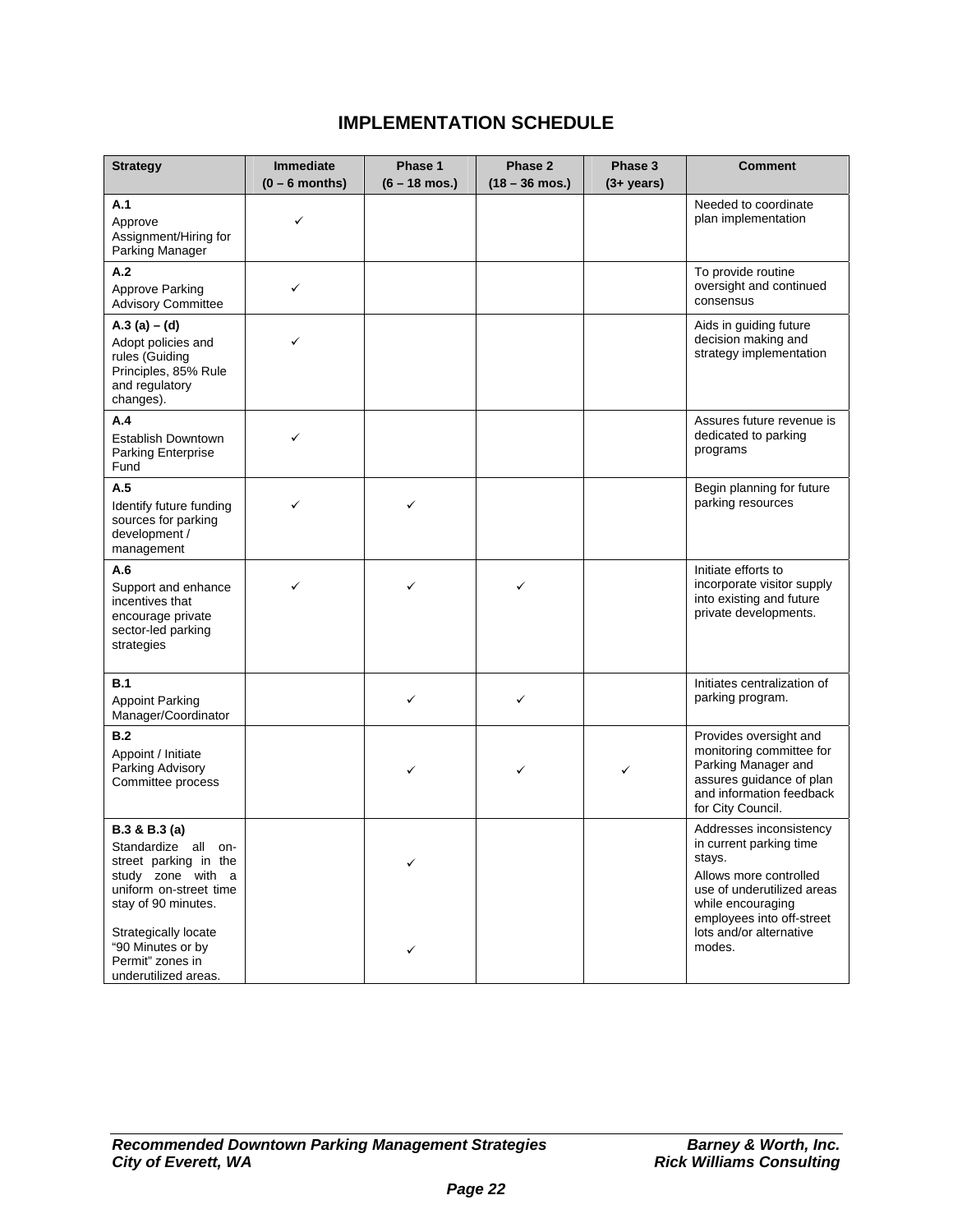| <b>Strategy</b>                                                                                                                                                                                       | <b>Immediate</b> | Phase 1                 | Phase 2          | Phase 3       | <b>Comment</b>                                                                                                                                                                  |
|-------------------------------------------------------------------------------------------------------------------------------------------------------------------------------------------------------|------------------|-------------------------|------------------|---------------|---------------------------------------------------------------------------------------------------------------------------------------------------------------------------------|
|                                                                                                                                                                                                       | $(0 - 6$ months) | $(6 - 18 \text{ mos.})$ | $(18 - 36$ mos.) | $(3 + years)$ |                                                                                                                                                                                 |
| <b>B.4</b><br>Establish/implement<br>an on-street employee<br>parking permit<br>program (i.e., paid<br>permits) in areas with<br>occupancies<br>substantially less than<br>85%                        |                  | ✓                       |                  |               | Controls employee use of<br>on-street system in<br>constrained parking<br>zones.                                                                                                |
| <b>B.5</b><br>Re-organize on-street<br>parking enforcement<br>to assure compliance<br>on-street time limits.<br>Aggressively enforce<br>posted time limits.                                           |                  | ✓                       | ✓                |               | Assures appropriate<br>enforcement and<br>prioritization of on-street<br>system for customer.<br>Moves longer term<br>parkers into off-street<br>supply.                        |
| <b>B.6</b><br>Streamline parking<br>fines to match those<br>assessed in<br>comparable cities;<br>eliminate the current<br>discount system.                                                            |                  | ✓                       | ✓                | ✓             | Removes inefficiencies<br>and complexity from<br>existing system. Puts<br>Everett in line with<br>comparable cities.                                                            |
| B.7<br>Create a pricing<br>strategy for public off-<br>street lots/garages to<br>attract monthly<br>parkers.                                                                                          |                  |                         | ✓                |               | Assures strategy for<br>pricing is in place that<br>supports downtown goals<br>for parking and<br>encourages transition of<br>employees from on-street<br>to off-street system. |
| B.8<br>Identify and complete<br>planning for possible<br>development of new<br>public visitor parking<br>supply in the<br>downtown in close<br>proximity to the<br>highest occupancy<br>node.         |                  | ✓                       | ✓                |               | Putting together<br>components necessary to<br>support timely<br>development of future<br>parking resources.                                                                    |
| <b>B.9</b><br>Consider<br>consolidating all<br>existing City-owned<br>off-street parking<br>facilities under a<br>management services<br>agreement with the<br>downtown business<br>improvement area. |                  |                         | ✓                | ✓             | Consolidates City's off-<br>street system in an<br>organization that can<br>provide oversight,<br>marketing and partnership<br>with the business<br>community.                  |
| B. 10 (a) & (b)<br>Initiate a<br>comprehensive<br>outreach program to<br>downtown<br>businesses.                                                                                                      |                  |                         | ✓                | ✓             | Establishes foundation for<br>marketing and<br>communicating how to<br>use the updated parking<br>system.                                                                       |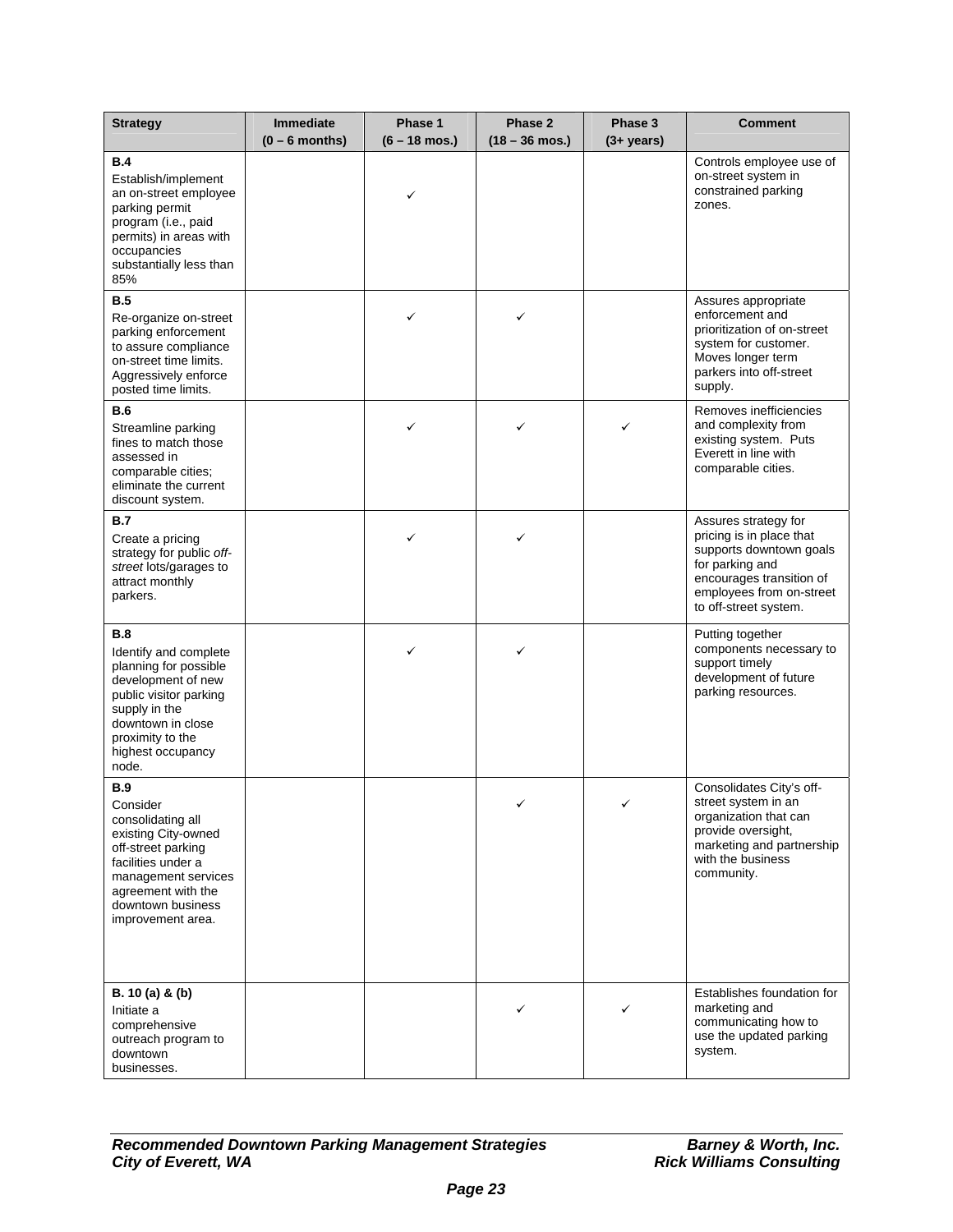| <b>Strategy</b>                                                                                                                                                                                                                                                                                                  | <b>Immediate</b><br>$(0 - 6$ months) | Phase 1<br>$(6 - 18 \text{ mos.})$ | Phase 2<br>$(18 - 36$ mos.) | Phase 3<br>$(3 + \text{years})$ | <b>Comment</b>                                                                                                                                                       |
|------------------------------------------------------------------------------------------------------------------------------------------------------------------------------------------------------------------------------------------------------------------------------------------------------------------|--------------------------------------|------------------------------------|-----------------------------|---------------------------------|----------------------------------------------------------------------------------------------------------------------------------------------------------------------|
| <b>B.11</b><br>Negotiate shared use<br>agreements with<br>private sector lots.                                                                                                                                                                                                                                   |                                      |                                    | ✓                           |                                 | Redirect underutilized<br>private parking supply for<br>more general public use                                                                                      |
| <b>B.12</b><br>Develop and install a<br>signage package of<br>uniform design, logo<br>and color at public<br>and private (shared<br>use) off-street parking<br>facilities.                                                                                                                                       |                                      |                                    | ✓                           |                                 | Improves customer<br>awareness of supply<br>options                                                                                                                  |
| <b>B.13</b><br>Strategically place<br>new and unique<br>wayfinding.                                                                                                                                                                                                                                              |                                      |                                    | ✓                           |                                 | Improves customer<br>awareness of supply<br>options                                                                                                                  |
| <b>B.14</b><br>Lease/acquire<br>strategically located<br>land parcels for use<br>as future public off-<br>street parking.                                                                                                                                                                                        |                                      |                                    | ✓                           | ✓                               | Provides strategically<br>located sites for future<br>public visitor parking<br>facilities.                                                                          |
| <b>B.15</b><br>Evaluate the impact of<br>Phase 1 and Phase 2<br>strategies based on<br>an updated utilization<br>and demand study. If<br>and when warranted,<br>develop a pricing<br>strategy that supports<br>implementation of<br>paid on street parking<br>in downtown districts<br>based on the 85%<br>Rule. |                                      |                                    | ✓                           | ✓                               | Based on 85% Rule.<br>Assures parking priorities<br>are maintained. Includes<br>time stays and expanding<br>employee permit program.                                 |
| <b>B.16</b><br>Reaffirm/revise<br>commuter mode split<br>targets for employee<br>access in the<br>downtown as outlined<br>in the City of Everett's<br>comprehensive vision<br>plan.                                                                                                                              |                                      |                                    | ✓                           |                                 | Establishes basis for<br>adjusting minimums and<br>maximum parking ratios<br>based on overall<br>downtown access goals<br>for all modes.                             |
| <b>B.17</b><br>Implement a package<br>of incentives for the<br>private development<br>of publicly available<br>parking and TDM<br>options downtown.                                                                                                                                                              |                                      |                                    |                             | ✓                               | Incentives are established<br>and made available to<br>new development in<br>downtown. Examples<br>include FAR & height<br>bonuses, fee waivers,<br>abatements, etc. |
| <b>B.18</b><br>Monitor downtown<br>parking utilization<br>continuously and<br>periodically. Conduct<br>parking inventory<br>analyses.                                                                                                                                                                            |                                      |                                    |                             | ✓                               | Assures 85% Rule is<br>facilitated. Inventory<br>update should occur no<br>later than Phase 3.                                                                       |